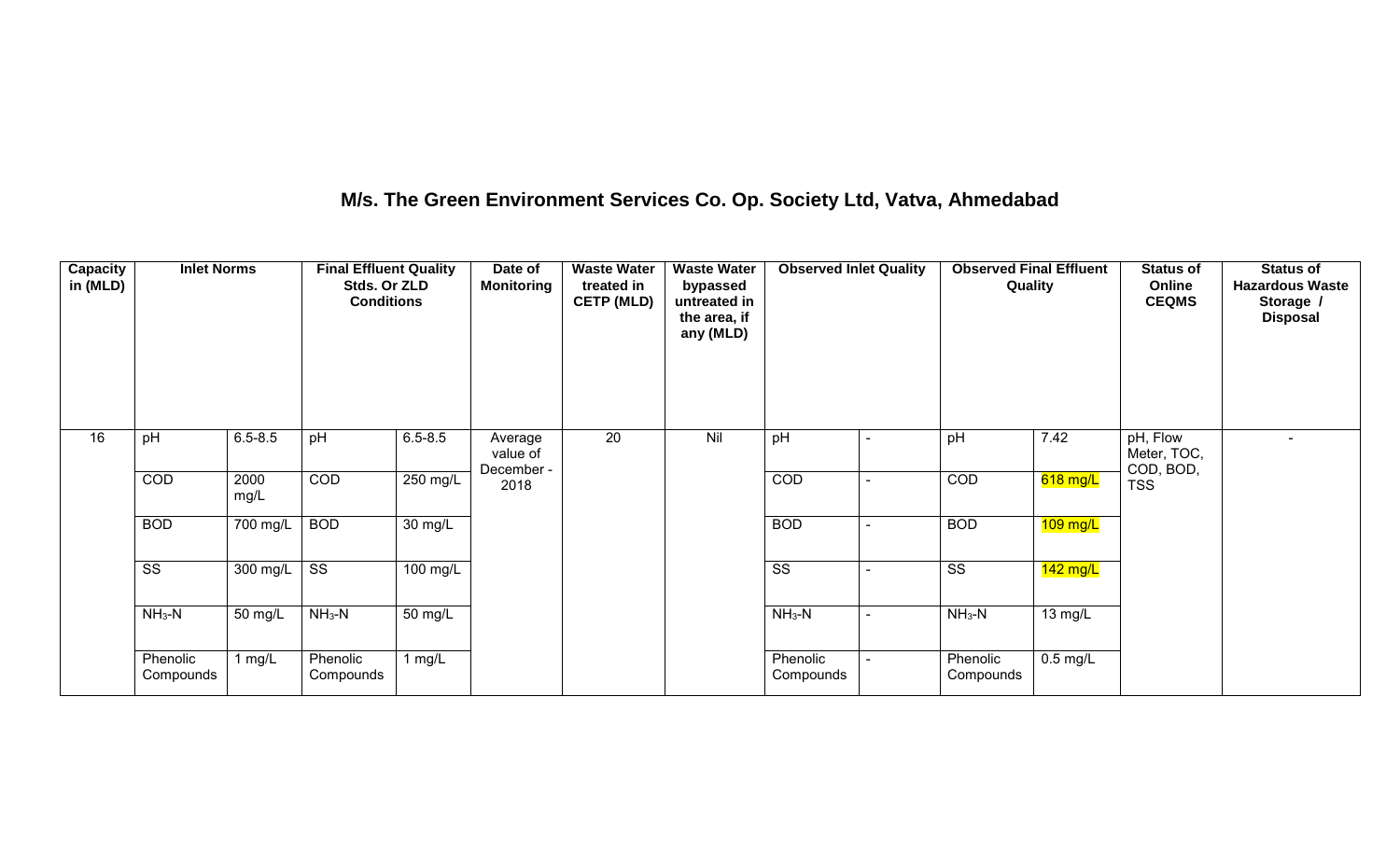## **M/s. Odhav Enviro Project Ltd., Odhav, Ahmedabad**

| <b>Capacity</b><br>in (MLD) | <b>Inlet Norms</b>     |                    | <b>Final Effluent Quality</b><br>Stds. Or ZLD<br><b>Conditions</b> |                      | Date of<br><b>Monitoring</b>      | <b>Waste Water</b><br>treated in<br><b>CETP (MLD)</b> | <b>Waste Water</b><br>bypassed<br>untreated in<br>the area, if<br>any (MLD) | <b>Observed Inlet Quality</b> |        | <b>Observed Final Effluent</b><br>Quality |                      | <b>Status of</b><br>Online<br><b>CEQMS</b>   | <b>Status of</b><br><b>Hazardous Waste</b><br>Storage /<br><b>Disposal</b> |
|-----------------------------|------------------------|--------------------|--------------------------------------------------------------------|----------------------|-----------------------------------|-------------------------------------------------------|-----------------------------------------------------------------------------|-------------------------------|--------|-------------------------------------------|----------------------|----------------------------------------------|----------------------------------------------------------------------------|
| 1.6                         | pH                     | $6.5 - 8.5$        | pH                                                                 | $6.5 - 8.5$          | Average<br>value of<br>December - | 1.00                                                  | Nil                                                                         | pH                            |        | pH                                        | 7.67                 | Flow meter at<br>inlet & outlet,<br>COD, pH, | Storage - 30 MT                                                            |
|                             | COD                    | 2000<br>mg/L       | COD                                                                | 250 mg/L             | 2018                              |                                                       |                                                                             | COD                           |        | COD                                       | 455 mg/L             | TSS, BOD                                     |                                                                            |
|                             | <b>BOD</b>             | 700 mg/L           | <b>BOD</b>                                                         | 30 mg/L              |                                   |                                                       |                                                                             | <b>BOD</b>                    |        | <b>BOD</b>                                | $111$ mg/L           |                                              |                                                                            |
|                             | $\overline{\text{ss}}$ | $300 \text{ mg/L}$ | $\overline{\text{ss}}$                                             | $100 \text{ mg/L}$   |                                   |                                                       |                                                                             | $\overline{\text{ss}}$        |        | $\overline{\text{ss}}$                    | 228 mg/L             |                                              |                                                                            |
|                             | $NH3-N$                | 50 mg/L            | $NH3-N$                                                            | $\overline{50}$ mg/L |                                   |                                                       |                                                                             | $NH3-N$                       |        | $NH3-N$                                   | <mark>75 mg/L</mark> |                                              |                                                                            |
|                             | Phenolic<br>Compounds  | 1 mg/L             | Phenolic<br>Compounds                                              | 1 $mg/L$             |                                   |                                                       |                                                                             | Phenolic<br>Compounds         | $\sim$ | Phenolic<br>Compounds                     | 1 mg/L               |                                              |                                                                            |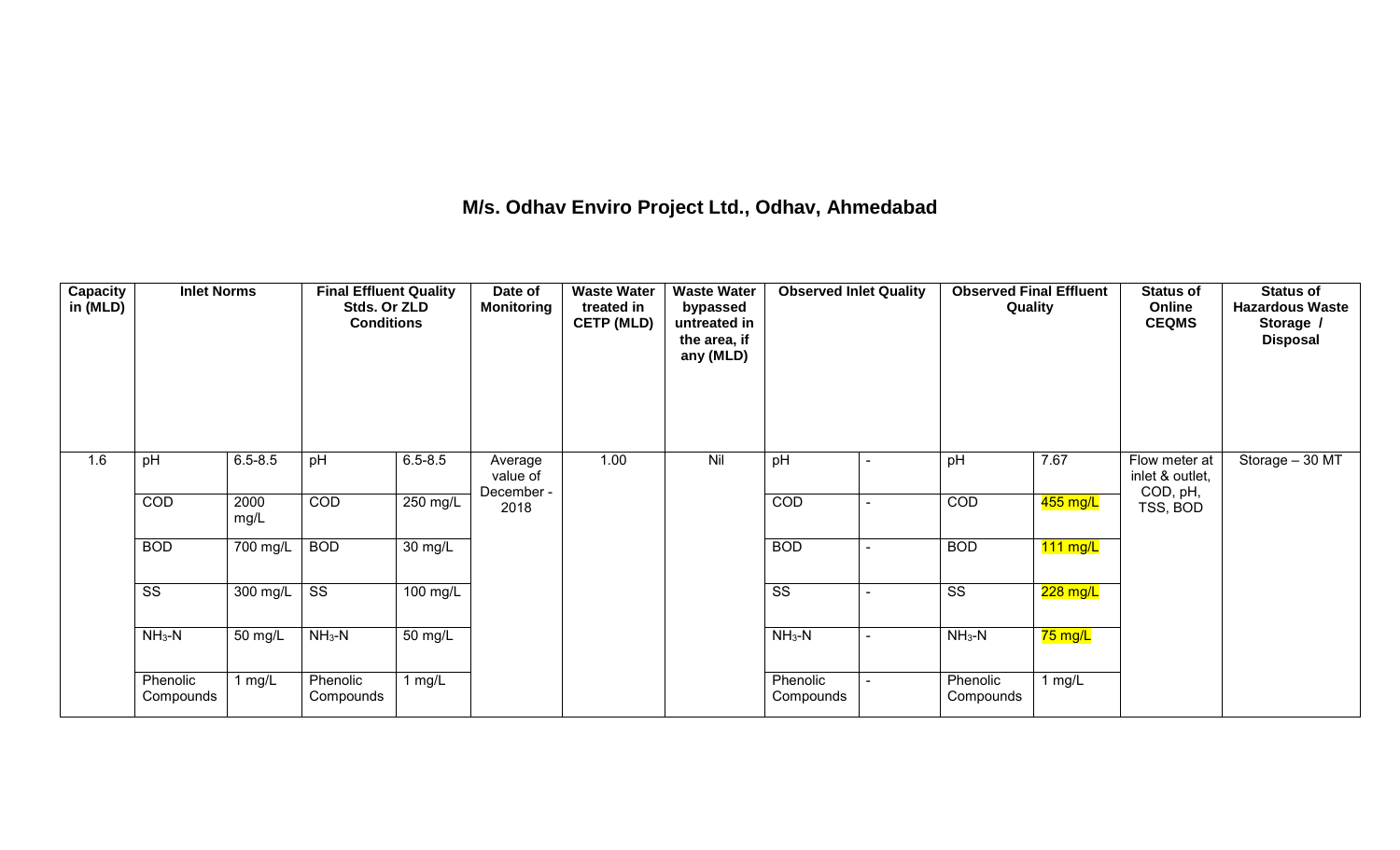## **M/s. Gujarat Vepari Maha Mandal Sahkari Udhyogik Vasahat Ltd, Ahmedabad**

| Capacity<br>in (MLD) | <b>Inlet Norms</b>     |                       | <b>Final Effluent Quality</b><br>Stds. Or ZLD<br><b>Conditions</b> |                      | Date of<br><b>Monitoring</b>      | <b>Waste Water</b><br>treated in<br><b>CETP (MLD)</b> | <b>Waste Water</b><br>bypassed<br>untreated in<br>the area, if<br>any (MLD) | <b>Observed Inlet Quality</b> |                | <b>Observed Final Effluent</b><br>Quality |            | <b>Status of</b><br>Online<br><b>CEQMS</b> | <b>Status of</b><br><b>Hazardous Waste</b><br>Storage /<br><b>Disposal</b> |
|----------------------|------------------------|-----------------------|--------------------------------------------------------------------|----------------------|-----------------------------------|-------------------------------------------------------|-----------------------------------------------------------------------------|-------------------------------|----------------|-------------------------------------------|------------|--------------------------------------------|----------------------------------------------------------------------------|
| 1.00                 | pH                     | $6.5 - 8.5$           | pH                                                                 | $6.5 - 8.5$          | Average<br>value of<br>December - | 0.60                                                  | Nil                                                                         | pH                            | $\blacksquare$ | pH                                        | 7.20       | Flow Meter                                 | Storage - 250 MT                                                           |
|                      | COD                    | 2000<br>mg/L          | COD                                                                | 250 mg/L             | 2018                              |                                                       |                                                                             | COD                           |                | COD                                       | $413$ mg/L |                                            |                                                                            |
|                      | <b>BOD</b>             | $\overline{700}$ mg/L | <b>BOD</b>                                                         | 30 mg/L              |                                   |                                                       |                                                                             | <b>BOD</b>                    | ٠              | <b>BOD</b>                                | 63 mg/L    |                                            |                                                                            |
|                      | $\overline{\text{ss}}$ | $300$ mg/L            | $\overline{\text{ss}}$                                             | $100 \text{ mg/L}$   |                                   |                                                       |                                                                             | $\overline{\text{ss}}$        |                | $\overline{\text{ss}}$                    | 102 mg/L   |                                            |                                                                            |
|                      | $NH3-N$                | 50 mg/L               | $NH3-N$                                                            | $\overline{50}$ mg/L |                                   |                                                       |                                                                             | $NH3-N$                       | $\blacksquare$ | $NH3-N$                                   | $6$ mg/L   |                                            |                                                                            |
|                      | Phenolic<br>Compounds  | 1 mg/L                | Phenolic<br>Compounds                                              | 1 mg/L               |                                   |                                                       |                                                                             | Phenolic<br>Compounds         |                | Phenolic<br>Compounds                     | $1.9$ mg/L |                                            |                                                                            |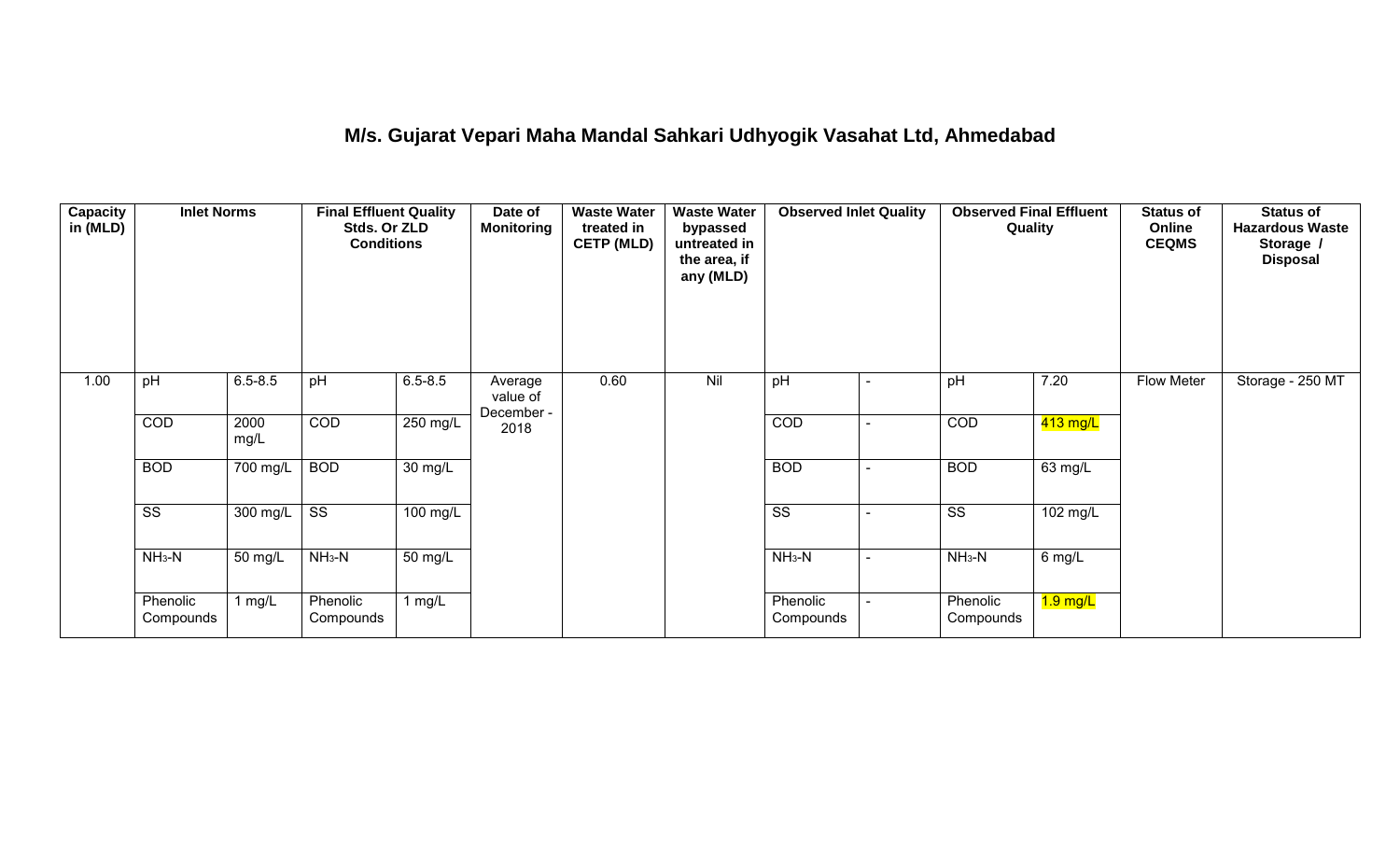## **M/s. Odhav Green Enviro Project Association, Odhav, Ahmedabad**

| Capacity<br>in (MLD) | <b>Inlet Norms</b>     |             | <b>Final Effluent Quality</b><br>Stds. Or ZLD<br><b>Conditions</b> |                      | Date of<br><b>Monitoring</b>      | <b>Waste Water</b><br>treated in<br><b>CETP (MLD)</b> | <b>Waste Water</b><br>bypassed<br>untreated in<br>the area, if<br>any (MLD) | <b>Observed Inlet Quality</b> | <b>Observed Final Effluent</b><br>Quality |                      | <b>Status of</b><br>Online<br><b>CEQMS</b> | <b>Status of</b><br><b>Hazardous Waste</b><br>Storage /<br><b>Disposal</b> |
|----------------------|------------------------|-------------|--------------------------------------------------------------------|----------------------|-----------------------------------|-------------------------------------------------------|-----------------------------------------------------------------------------|-------------------------------|-------------------------------------------|----------------------|--------------------------------------------|----------------------------------------------------------------------------|
| 1.00                 | pH                     | $6.5 - 8.5$ | pH                                                                 | $6.5 - 8.5$          | Average<br>value of<br>December - | 0.60                                                  | Nil                                                                         | pH                            | pH                                        | 7.04                 | $\blacksquare$                             | $\blacksquare$                                                             |
|                      | COD                    | 750 mg/L    | COD                                                                | $250$ mg/L           | 2018                              |                                                       |                                                                             | COD                           | COD                                       | 105 mg/L             |                                            |                                                                            |
|                      | <b>BOD</b>             | 250 mg/L    | <b>BOD</b>                                                         | 30 mg/L              |                                   |                                                       |                                                                             | <b>BOD</b>                    | <b>BOD</b>                                | $\overline{16}$ mg/L |                                            |                                                                            |
|                      | $\overline{\text{ss}}$ | 300 mg/L    | $\overline{\text{ss}}$                                             | 100 mg/L             |                                   |                                                       |                                                                             | $\overline{\text{ss}}$        | $\overline{\text{ss}}$                    | 18 mg/L              |                                            |                                                                            |
|                      | $NH3-N$                | 50 mg/L     | $NH3-N$                                                            | $\overline{50}$ mg/L |                                   |                                                       |                                                                             | $NH3-N$                       | $NH_3-N$                                  | 42 mg/L              |                                            |                                                                            |
|                      | Phenolic<br>Compounds  | 1 mg/L      | Phenolic<br>Compounds                                              | $1$ mg/L             |                                   |                                                       |                                                                             | Phenolic<br>Compounds         | Phenolic<br>Compounds                     | <mark>2 mg/L</mark>  |                                            |                                                                            |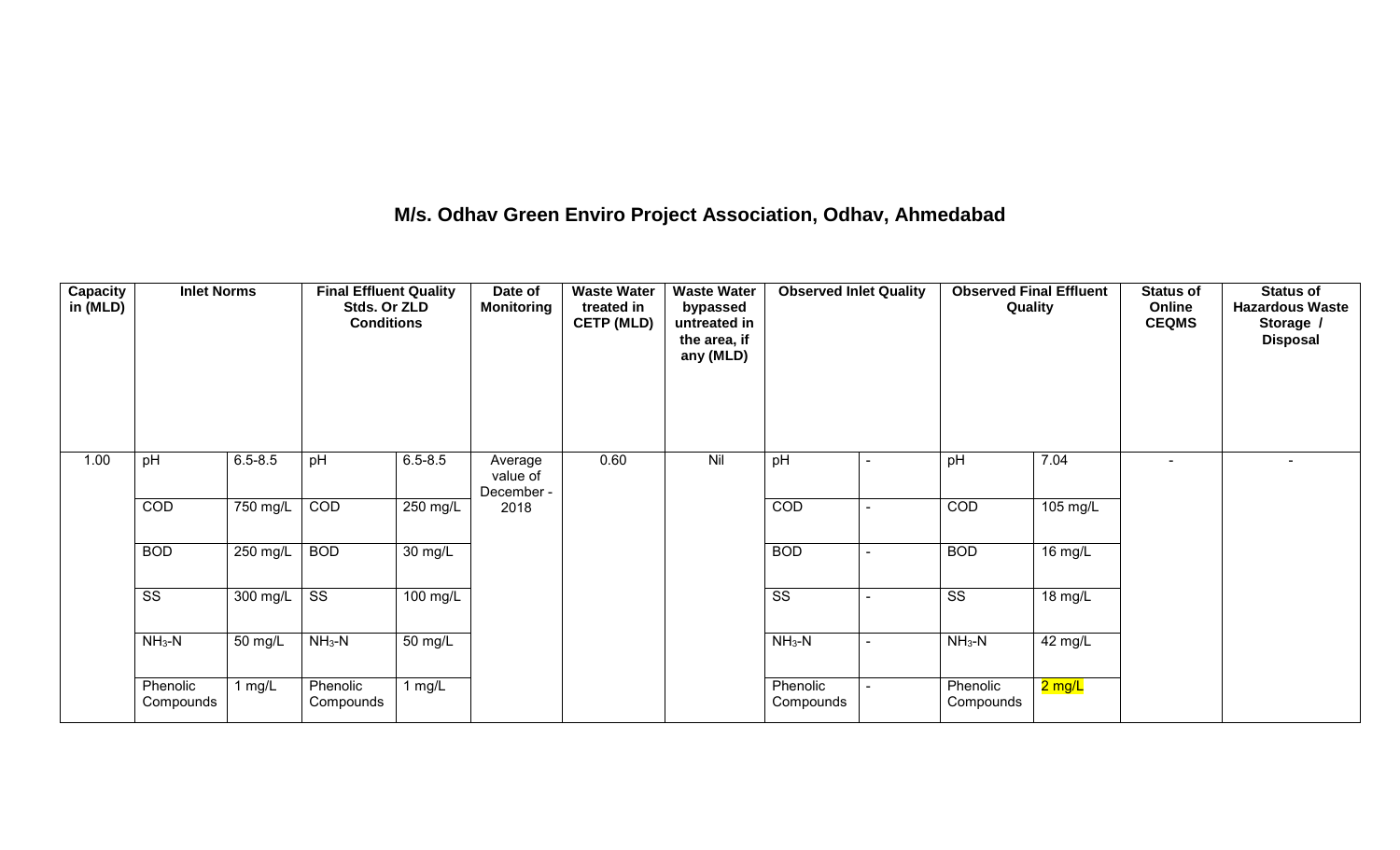## **M/s. Naroda Enviro Project Ltd., Naroda, Ahmedabad**

| <b>Capacity</b><br>in (MLD) | <b>Inlet Norms</b>     |              | <b>Final Effluent Quality</b><br>Stds. Or ZLD<br><b>Conditions</b> |             | Date of<br><b>Monitoring</b>      | <b>Waste Water</b><br>treated in<br><b>CETP (MLD)</b> | <b>Waste Water</b><br>bypassed<br>untreated in<br>the area, if<br>any (MLD) | <b>Observed Inlet Quality</b> |                    | <b>Observed Final Effluent</b><br>Quality |             | <b>Status of</b><br>Online<br><b>CEQMS</b> | <b>Status of</b><br><b>Hazardous Waste</b><br>Storage /<br><b>Disposal</b> |
|-----------------------------|------------------------|--------------|--------------------------------------------------------------------|-------------|-----------------------------------|-------------------------------------------------------|-----------------------------------------------------------------------------|-------------------------------|--------------------|-------------------------------------------|-------------|--------------------------------------------|----------------------------------------------------------------------------|
| 3.00                        | pH                     | $6.5 - 8.5$  | pH                                                                 | $6.5 - 8.5$ | Average<br>value of<br>December - | 3.00                                                  | Nil                                                                         | pH                            | 7.48               | pH                                        | 7.78        | $\sim$                                     | Storage $-3500$ MT                                                         |
|                             | COD                    | 2000<br>mg/L | COD                                                                | 250 mg/L    | 2018                              |                                                       |                                                                             | COD                           | 3638 mg/L          | COD                                       | $1935$ mg/L |                                            |                                                                            |
|                             | <b>BOD</b>             | 700 mg/L     | <b>BOD</b>                                                         | 30 mg/L     |                                   |                                                       |                                                                             | <b>BOD</b>                    | 685 mg/L           | <b>BOD</b>                                | $278$ mg/L  |                                            |                                                                            |
|                             | $\overline{\text{ss}}$ | 300 mg/L     | $\overline{\text{ss}}$                                             | $100$ mg/L  |                                   |                                                       |                                                                             | $\overline{\text{ss}}$        | $220 \text{ mg/L}$ | $\overline{\text{ss}}$                    | 326 mg/L    |                                            |                                                                            |
|                             | $NH3-N$                | 50 mg/L      | $NH3-N$                                                            | 50 mg/L     |                                   |                                                       |                                                                             | $NH3-N$                       | 33.66<br>mg/L      | $NH3-N$                                   | 80 mg/L     |                                            |                                                                            |
|                             | Phenolic<br>Compounds  | 1 mg/L       | Phenolic<br>Compounds                                              | 1 $mg/L$    |                                   |                                                       |                                                                             | Phenolic<br>Compounds         | $0.46$ mg/L        | Phenolic<br>Compounds                     | $1.4$ mg/L  |                                            |                                                                            |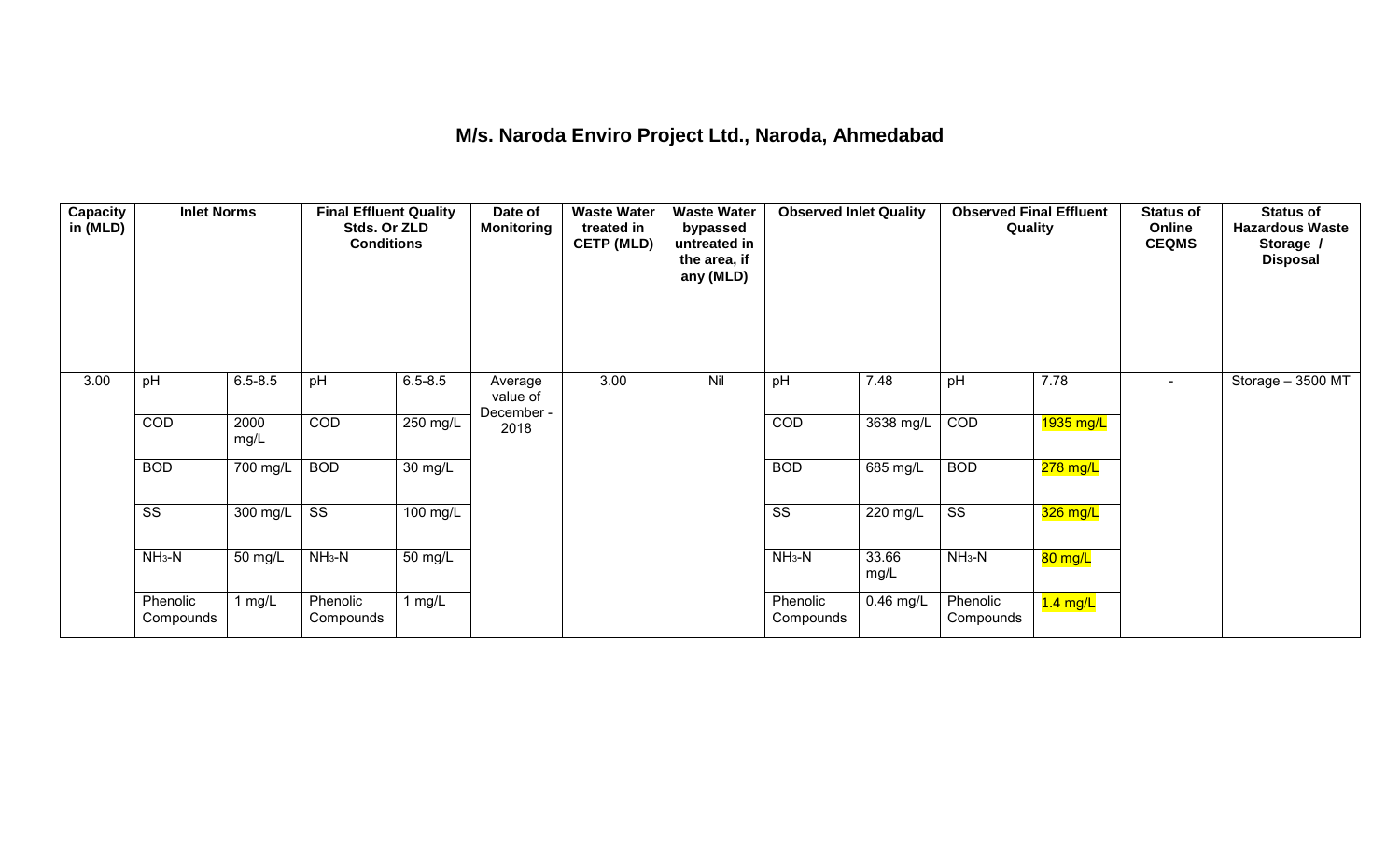## **M/s. Narol Dyestuff Enviro Society., Narol, Ahmedabad**

| <b>Capacity</b><br>in (MLD) | <b>Inlet Norms</b>     |                    | <b>Final Effluent Quality</b><br>Stds. Or ZLD<br><b>Conditions</b> |                      | Date of<br><b>Monitoring</b>      | <b>Waste Water</b><br>treated in<br><b>CETP (MLD)</b> | <b>Waste Water</b><br>bypassed<br>untreated in<br>the area, if<br>any (MLD) | <b>Observed Inlet Quality</b> | <b>Observed Final Effluent</b><br>Quality |                   | <b>Status of</b><br>Online<br><b>CEQMS</b> | <b>Status of</b><br><b>Hazardous Waste</b><br>Storage /<br><b>Disposal</b> |
|-----------------------------|------------------------|--------------------|--------------------------------------------------------------------|----------------------|-----------------------------------|-------------------------------------------------------|-----------------------------------------------------------------------------|-------------------------------|-------------------------------------------|-------------------|--------------------------------------------|----------------------------------------------------------------------------|
| 0.10                        | pH                     | $6.5 - 8.5$        | pH                                                                 | $6.5 - 8.5$          | Average<br>value of<br>December - | 0.015                                                 | Nil                                                                         | pH                            | pH                                        | 7.92              | $\blacksquare$                             | $\sim$                                                                     |
|                             | COD                    | 1500<br>mg/L       | COD                                                                | 250 mg/L             | 2018                              |                                                       |                                                                             | COD                           | COD                                       | 754 mg/L          |                                            |                                                                            |
|                             | <b>BOD</b>             | 500 mg/L           | <b>BOD</b>                                                         | $\overline{30}$ mg/L |                                   |                                                       |                                                                             | <b>BOD</b>                    | <b>BOD</b>                                | $141$ mg/L        |                                            |                                                                            |
|                             | $\overline{\text{ss}}$ | $300 \text{ mg/L}$ | $\overline{\text{ss}}$                                             | 100 mg/L             |                                   |                                                       |                                                                             | $\overline{\text{ss}}$        | $\overline{\text{ss}}$                    | $142$ mg/L        |                                            |                                                                            |
|                             | $NH3-N$                | 50 mg/L            | $NH3-N$                                                            | $\overline{50}$ mg/L |                                   |                                                       |                                                                             | $NH3-N$                       | $NH3-N$                                   | $22 \text{ mg/L}$ |                                            |                                                                            |
|                             | Phenolic<br>Compounds  | 1 $mg/L$           | Phenolic<br>Compounds                                              | 1 $mg/L$             |                                   |                                                       |                                                                             | Phenolic<br>Compounds         | Phenolic<br>Compounds                     | $0.53$ mg/L       |                                            |                                                                            |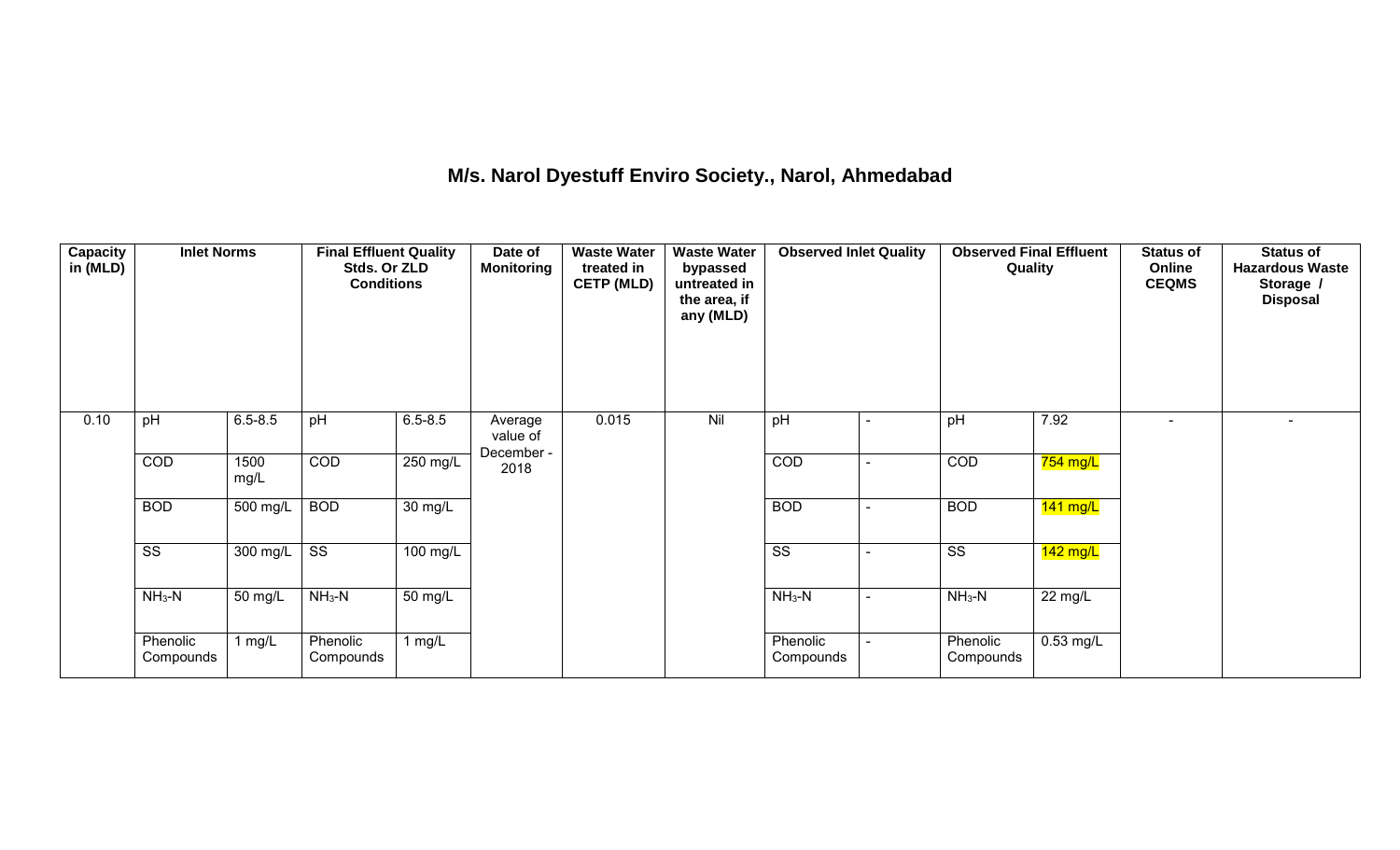## **M/s. Narol Textile Infrastructure & Enviro Management, (ATPA Swarnim Gujarat Enviro P. Ltd), Ahmedabad**

| Capacity<br>in (MLD) | <b>Inlet Norms</b>     |                       | <b>Final Effluent Quality</b><br>Stds. Or ZLD<br><b>Conditions</b> |                      | Date of<br><b>Monitoring</b>      | <b>Waste Water</b><br>treated in<br><b>CETP (MLD)</b> | <b>Waste Water</b><br>bypassed<br>untreated in<br>the area, if<br>any (MLD) | <b>Observed Inlet Quality</b> |             | <b>Observed Final Effluent</b><br>Quality |            | <b>Status of</b><br>Online<br><b>CEQMS</b> | <b>Status of</b><br><b>Hazardous Waste</b><br>Storage /<br><b>Disposal</b> |
|----------------------|------------------------|-----------------------|--------------------------------------------------------------------|----------------------|-----------------------------------|-------------------------------------------------------|-----------------------------------------------------------------------------|-------------------------------|-------------|-------------------------------------------|------------|--------------------------------------------|----------------------------------------------------------------------------|
| 100                  | pH                     | $6.5 - 8.5$           | pH                                                                 | $6.5 - 8.5$          | Average<br>value of<br>December - | 100                                                   | Nil                                                                         | pH                            | 7.150       | pH                                        | 8.15       |                                            | $\overline{\phantom{0}}$                                                   |
|                      | COD                    | 1200<br>mg/L          | COD                                                                | 250 mg/L             | 2018                              |                                                       |                                                                             | COD                           | $829$ mg/L  | COD                                       | $395$ mg/L |                                            |                                                                            |
|                      | <b>BOD</b>             | 500 mg/L              | <b>BOD</b>                                                         | $\overline{30}$ mg/L |                                   |                                                       |                                                                             | <b>BOD</b>                    | 388 mg/L    | <b>BOD</b>                                | $132$ mg/L |                                            |                                                                            |
|                      | $\overline{\text{ss}}$ | $\overline{300}$ mg/L | $\overline{\text{ss}}$                                             | $100$ mg/L           |                                   |                                                       |                                                                             | $\overline{\text{ss}}$        | $564$ mg/L  | $\overline{\text{ss}}$                    | 86 mg/L    |                                            |                                                                            |
|                      | $NH3-N$                | 50 mg/L               | $NH3-N$                                                            | 50 mg/L              |                                   |                                                       |                                                                             | $NH3-N$                       | 63 mg/L     | $NH_3-N$                                  | 39 mg/L    |                                            |                                                                            |
|                      | Phenolic<br>Compounds  | 1 mg/L                | Phenolic<br>Compounds                                              | 1 $mg/L$             |                                   |                                                       |                                                                             | Phenolic<br>Compounds         | $0.09$ mg/L | Phenolic<br>Compounds                     | <b>BDL</b> |                                            |                                                                            |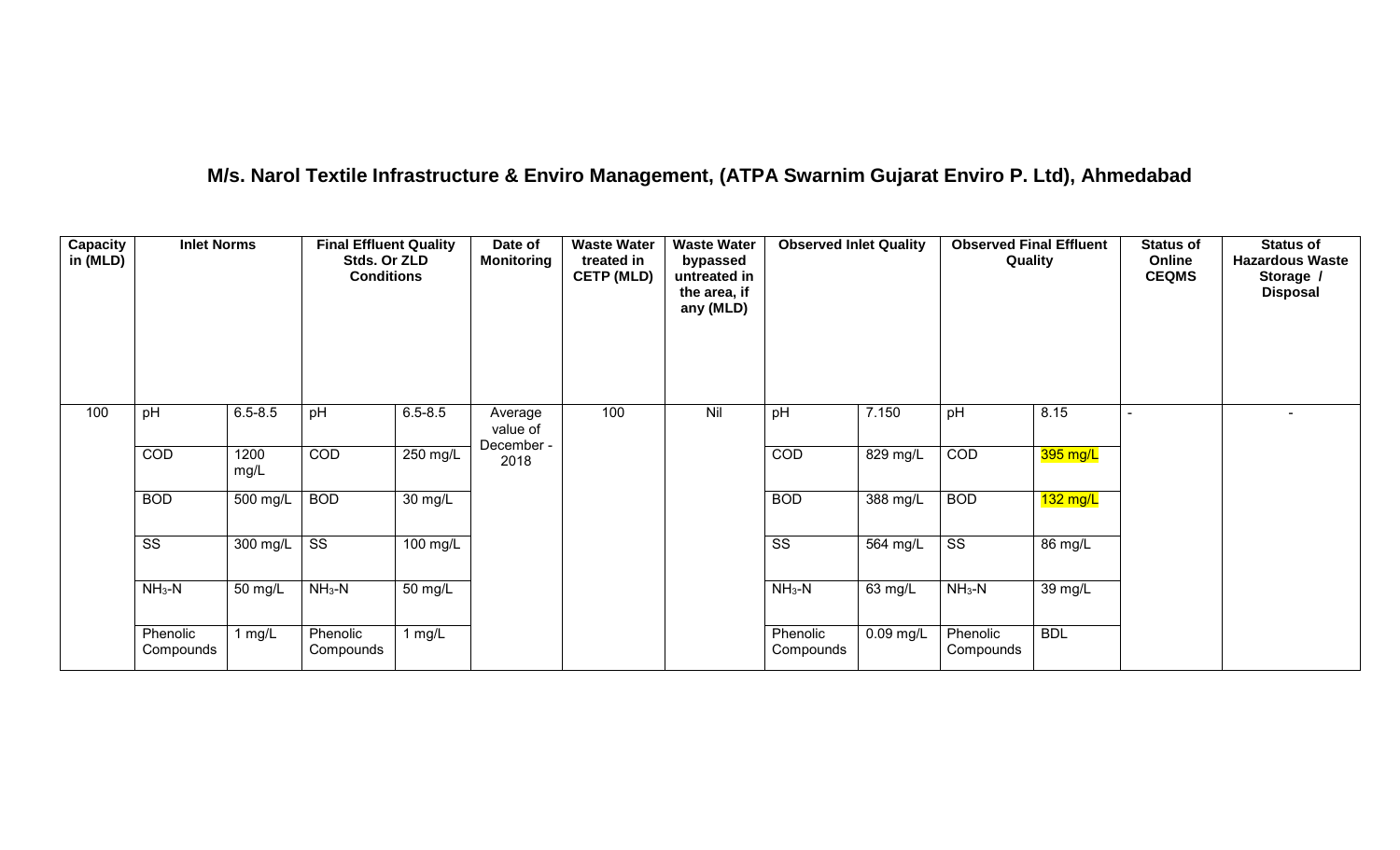## **M/s. Tata Motors Ltd Vendors Park, Sanand, Ahmedabad**

| <b>Capacity</b><br>in (MLD) | <b>Inlet Norms</b>     |                       | <b>Final Effluent Quality</b><br>Stds. Or ZLD<br><b>Conditions</b> |                       | Date of<br><b>Monitoring</b>      | <b>Waste Water</b><br>treated in<br><b>CETP (MLD)</b> | <b>Waste Water</b><br>bypassed<br>untreated in<br>the area, if<br>any (MLD) | <b>Observed Inlet Quality</b> | <b>Observed Final Effluent</b><br>Quality |                      | <b>Status of</b><br>Online<br><b>CEQMS</b> | <b>Status of</b><br><b>Hazardous Waste</b><br>Storage /<br><b>Disposal</b> |
|-----------------------------|------------------------|-----------------------|--------------------------------------------------------------------|-----------------------|-----------------------------------|-------------------------------------------------------|-----------------------------------------------------------------------------|-------------------------------|-------------------------------------------|----------------------|--------------------------------------------|----------------------------------------------------------------------------|
| 1.5                         | pH                     | $6 - 10.5$            | pH                                                                 | $6.5 - 8.5$           | Average<br>value of<br>December - | 0.10                                                  | Nil                                                                         | pH                            | pH                                        | 9.15                 | pH, DO<br>meter, TOC<br>meter, Flow        |                                                                            |
|                             | COD                    | 900 mg/L              | COD                                                                | $100$ mg/L            | 2018                              |                                                       |                                                                             | COD                           | COD                                       | 92 mg/L              | meter                                      |                                                                            |
|                             | <b>BOD</b>             | 250 mg/L              | <b>BOD</b>                                                         | $30 \text{ mg/L}$     |                                   |                                                       |                                                                             | <b>BOD</b>                    | <b>BOD</b>                                | $13 \text{ mg/L}$    |                                            |                                                                            |
|                             | $\overline{\text{ss}}$ | $100$ mg/L            | $\overline{\text{ss}}$                                             | $\overline{100}$ mg/L |                                   |                                                       |                                                                             | $\overline{\text{ss}}$        | $\overline{\text{SS}}$                    | $16 \,\mathrm{mg/L}$ |                                            |                                                                            |
|                             | $NH3-N$                | 50 mg/L               | $NH3-N$                                                            | 50 mg/L               |                                   |                                                       |                                                                             | $NH3-N$                       | $NH3-N$                                   | 1 mg/L               |                                            |                                                                            |
|                             | Phenolic<br>Compounds  | Not<br>Applicabl<br>e | Phenolic<br>Compounds                                              | 1 $mg/L$              |                                   |                                                       |                                                                             | Phenolic<br>Compounds         | Phenolic<br>Compounds                     | <b>BDL</b>           |                                            |                                                                            |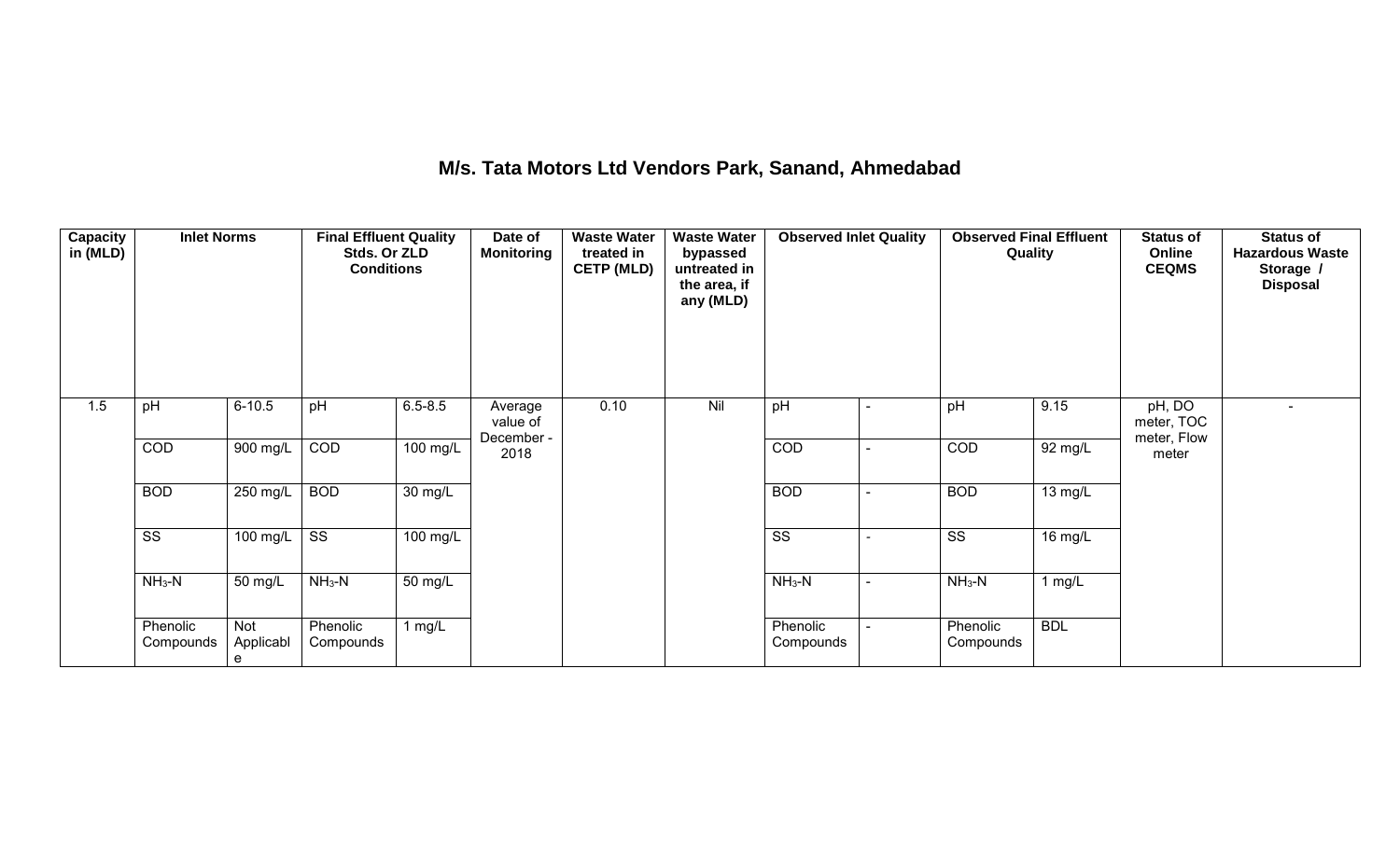## **M/s. Zydus Infrastructure Pvt.Ltd, Changodar, Ahmedabad**

| <b>Capacity</b><br>in (MLD) | <b>Inlet Norms</b>                              |                      | <b>Final Effluent Quality</b><br>Stds. Or ZLD<br><b>Conditions</b> |                               | Date of<br><b>Monitoring</b>      | <b>Waste Water</b><br>treated in<br><b>CETP (MLD)</b> | <b>Waste Water</b><br>bypassed<br>untreated in<br>the area, if<br>any (MLD) | <b>Observed Inlet Quality</b>        |   | <b>Observed Final Effluent</b><br>Quality |            | <b>Status of</b><br>Online<br><b>CEQMS</b> | <b>Status of</b><br><b>Hazardous Waste</b><br>Storage /<br><b>Disposal</b> |
|-----------------------------|-------------------------------------------------|----------------------|--------------------------------------------------------------------|-------------------------------|-----------------------------------|-------------------------------------------------------|-----------------------------------------------------------------------------|--------------------------------------|---|-------------------------------------------|------------|--------------------------------------------|----------------------------------------------------------------------------|
| 1.5                         | pH                                              | $6 - 8$              | pH                                                                 | No outlet<br>norms<br>are     | Average<br>value of<br>December - | 1.3                                                   | Nil                                                                         | pH                                   | ÷ | pH                                        | 6.94       | pH, TOC<br>meter                           | Storage $-5\overline{MT}$                                                  |
|                             | COD                                             | 850 mg/L             | COD                                                                | prescribe<br>d as it is       | 2018                              |                                                       |                                                                             | COD                                  | ÷ | COD                                       | 20 mg/L    |                                            |                                                                            |
|                             | BOD <sub>(3</sub><br>days at<br>$27^{\circ}C$ ) | 400 mg/L             | BOD(3)<br>days at<br>$27^{\circ}C$ )                               | a ZLD<br>based<br>CETP by     |                                   |                                                       |                                                                             | BOD(3)<br>days at<br>$27^{\circ}C$ ) | ٠ | BOD(3)<br>days at<br>$27^{\circ}$ C)      | 03 mg/L    |                                            |                                                                            |
|                             | SS                                              | 300 mg/L             | SS                                                                 | the<br>means of<br><b>MEE</b> |                                   |                                                       |                                                                             | SS                                   |   | SS                                        | 4 mg/L     |                                            |                                                                            |
|                             | $NH3-N$                                         | $\overline{10}$ mg/L | $NH3-N$                                                            |                               |                                   |                                                       |                                                                             | $NH_3-N$                             | ÷ | $NH3-N$                                   | 1 mg/L     |                                            |                                                                            |
|                             | Phenolic<br>Compounds                           | $<$ 3 mg/L           | Phenolic<br>Compounds                                              |                               |                                   |                                                       |                                                                             | Phenolic<br>Compounds                |   | Phenolic<br>Compounds                     | <b>BDL</b> |                                            |                                                                            |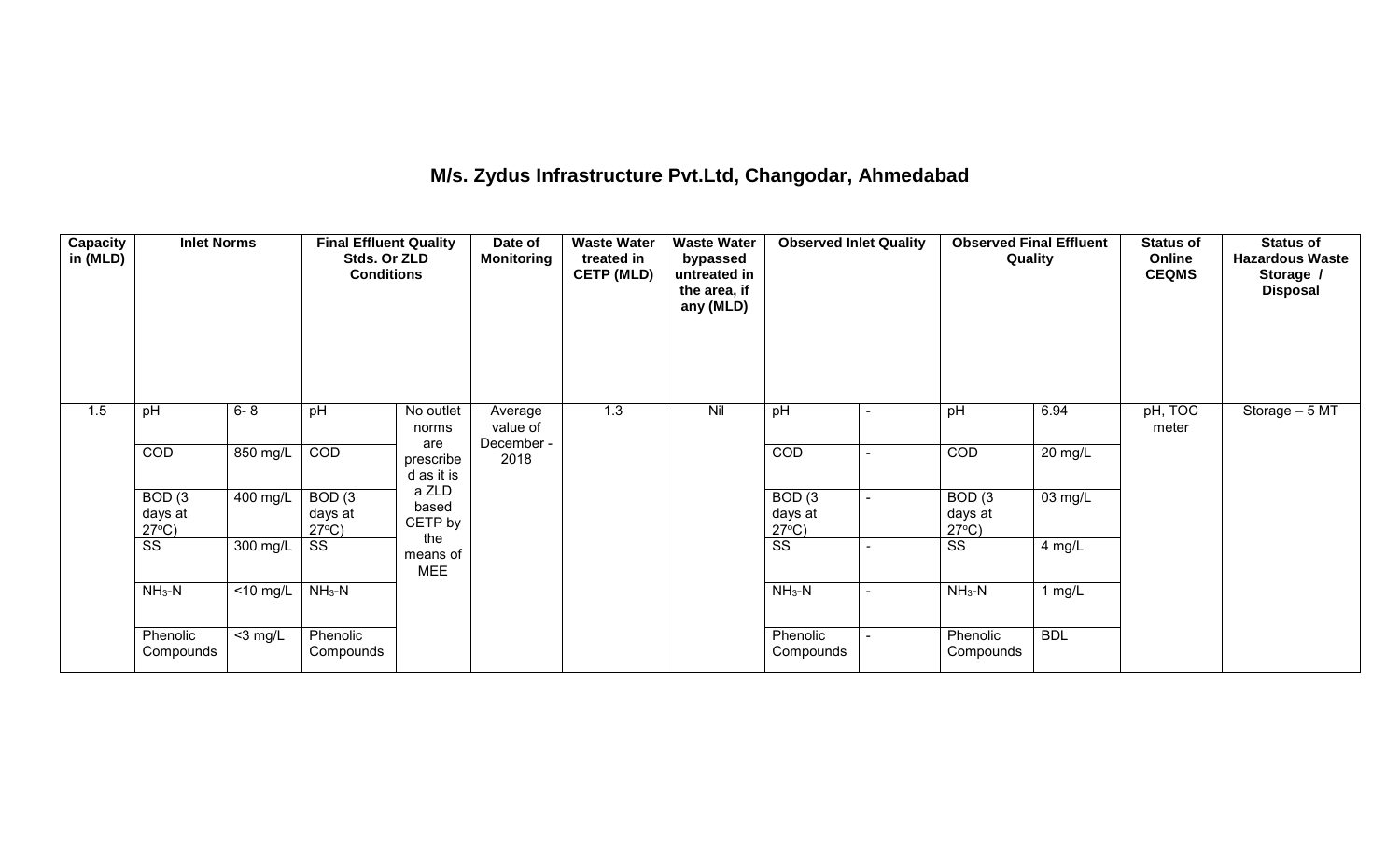## **M/s. Bavla Eco Project Ltd., Bavla, Ahmedabad**

| Capacity<br>in (MLD) | <b>Inlet Norms</b>     |              | <b>Final Effluent Quality</b><br>Stds. Or ZLD<br><b>Conditions</b> |                       | Date of<br><b>Monitoring</b> | <b>Waste Water</b><br>treated in<br><b>CETP (MLD)</b> | <b>Waste Water</b><br>bypassed<br>untreated in<br>the area, if<br>any (MLD) | <b>Observed Inlet Quality</b> | <b>Observed Final Effluent</b><br>Quality |                   | <b>Status of</b><br>Online<br><b>CEQMS</b> | <b>Status of</b><br><b>Hazardous Waste</b><br>Storage /<br><b>Disposal</b> |
|----------------------|------------------------|--------------|--------------------------------------------------------------------|-----------------------|------------------------------|-------------------------------------------------------|-----------------------------------------------------------------------------|-------------------------------|-------------------------------------------|-------------------|--------------------------------------------|----------------------------------------------------------------------------|
| 1.00                 | pH                     | $5.5 - 8.5$  | pH                                                                 | $6.5 - 8.5$           | Average<br>value of          | 1.00                                                  | Nil                                                                         | pH                            | pH                                        | 7.67              | $\blacksquare$                             | Sludge is used as<br>manure                                                |
|                      | <b>COD</b>             | 4500<br>mg/L | COD                                                                | 250 mg/L              | December -<br>2018           |                                                       |                                                                             | COD                           | <b>COD</b>                                | 282 mg/L          |                                            |                                                                            |
|                      | <b>BOD</b>             | 1500<br>mg/L | <b>BOD</b>                                                         | 100 mg/L              |                              |                                                       |                                                                             | <b>BOD</b>                    | <b>BOD</b>                                | 56 mg/L           |                                            |                                                                            |
|                      | $\overline{\text{SS}}$ | 300 mg/L     | $\overline{\text{SS}}$                                             | 100 mg/L              |                              |                                                       |                                                                             | $\overline{\text{ss}}$        | $\overline{\text{SS}}$                    | $88 \text{ mg/L}$ |                                            |                                                                            |
|                      | $NH3-N$                |              | $NH3-N$                                                            | 50 mg/L               |                              |                                                       |                                                                             | $NH_3-N$                      | $NH_3-N$                                  | 5 mg/L            |                                            |                                                                            |
|                      | Phenolic<br>Compounds  |              | Phenolic<br>Compounds                                              | Not<br>Applicabl<br>e |                              |                                                       |                                                                             | Phenolic<br>Compounds         | Phenolic<br>Compounds                     |                   |                                            |                                                                            |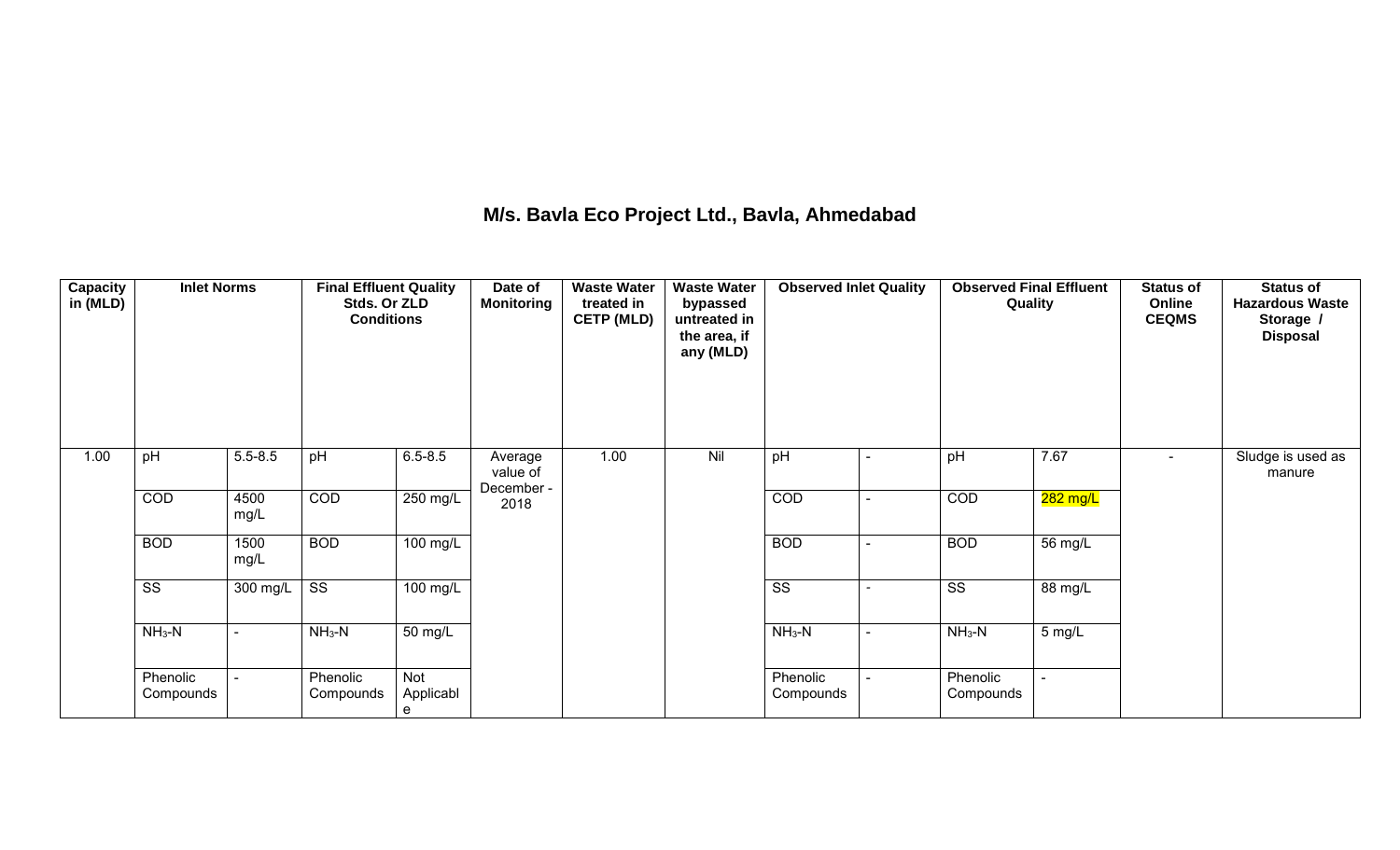## **M/s. Vinayak Jal Sudhikaran Sahakari Mandali Ltd, Bavla, Ahmedabad**

| Capacity<br>in (MLD) | <b>Inlet Norms</b>     |              | <b>Final Effluent Quality</b><br>Stds. Or ZLD<br><b>Conditions</b> |                       | Date of<br><b>Monitoring</b>      | <b>Waste Water</b><br>treated in<br><b>CETP (MLD)</b> | <b>Waste Water</b><br>bypassed<br>untreated in<br>the area, if<br>any (MLD) | <b>Observed Inlet Quality</b> |                | <b>Observed Final Effluent</b><br>Quality |                      | <b>Status of</b><br>Online<br><b>CEQMS</b> | <b>Status of</b><br><b>Hazardous Waste</b><br>Storage /<br><b>Disposal</b> |
|----------------------|------------------------|--------------|--------------------------------------------------------------------|-----------------------|-----------------------------------|-------------------------------------------------------|-----------------------------------------------------------------------------|-------------------------------|----------------|-------------------------------------------|----------------------|--------------------------------------------|----------------------------------------------------------------------------|
| 1.50                 | pH                     | $5.5 - 8.5$  | pH                                                                 | $6.5 - 8.5$           | Average<br>value of<br>December - | 1.50                                                  | Nil                                                                         | pH                            | ۰              | pH                                        | 8.04                 | $\blacksquare$                             | Sludge is used as<br>manure                                                |
|                      | <b>COD</b>             | 4500<br>mg/L | COD                                                                | $250$ mg/L            | 2018                              |                                                       |                                                                             | COD                           | $\blacksquare$ | COD                                       | 201 mg/L             |                                            |                                                                            |
|                      | <b>BOD</b>             | 1500<br>mg/L | <b>BOD</b>                                                         | 100 mg/L              |                                   |                                                       |                                                                             | <b>BOD</b>                    | $\blacksquare$ | <b>BOD</b>                                | 50 mg/L              |                                            |                                                                            |
|                      | $\overline{\text{ss}}$ | $300$ mg/L   | $\overline{\text{ss}}$                                             | $\overline{100}$ mg/L |                                   |                                                       |                                                                             | $\overline{\text{ss}}$        | $\overline{a}$ | $\overline{\text{ss}}$                    | $\overline{38}$ mg/L |                                            |                                                                            |
|                      | $NH3-N$                |              | $NH3-N$                                                            | $\overline{50}$ mg/L  |                                   |                                                       |                                                                             | $NH_3-N$                      | $\blacksquare$ | $NH3-N$                                   | 12 mg/L              |                                            |                                                                            |
|                      | Phenolic<br>Compounds  |              | Phenolic<br>Compounds                                              | Not<br>Applicabl<br>e |                                   |                                                       |                                                                             | Phenolic<br>Compounds         |                | Phenolic<br>Compounds                     |                      |                                            |                                                                            |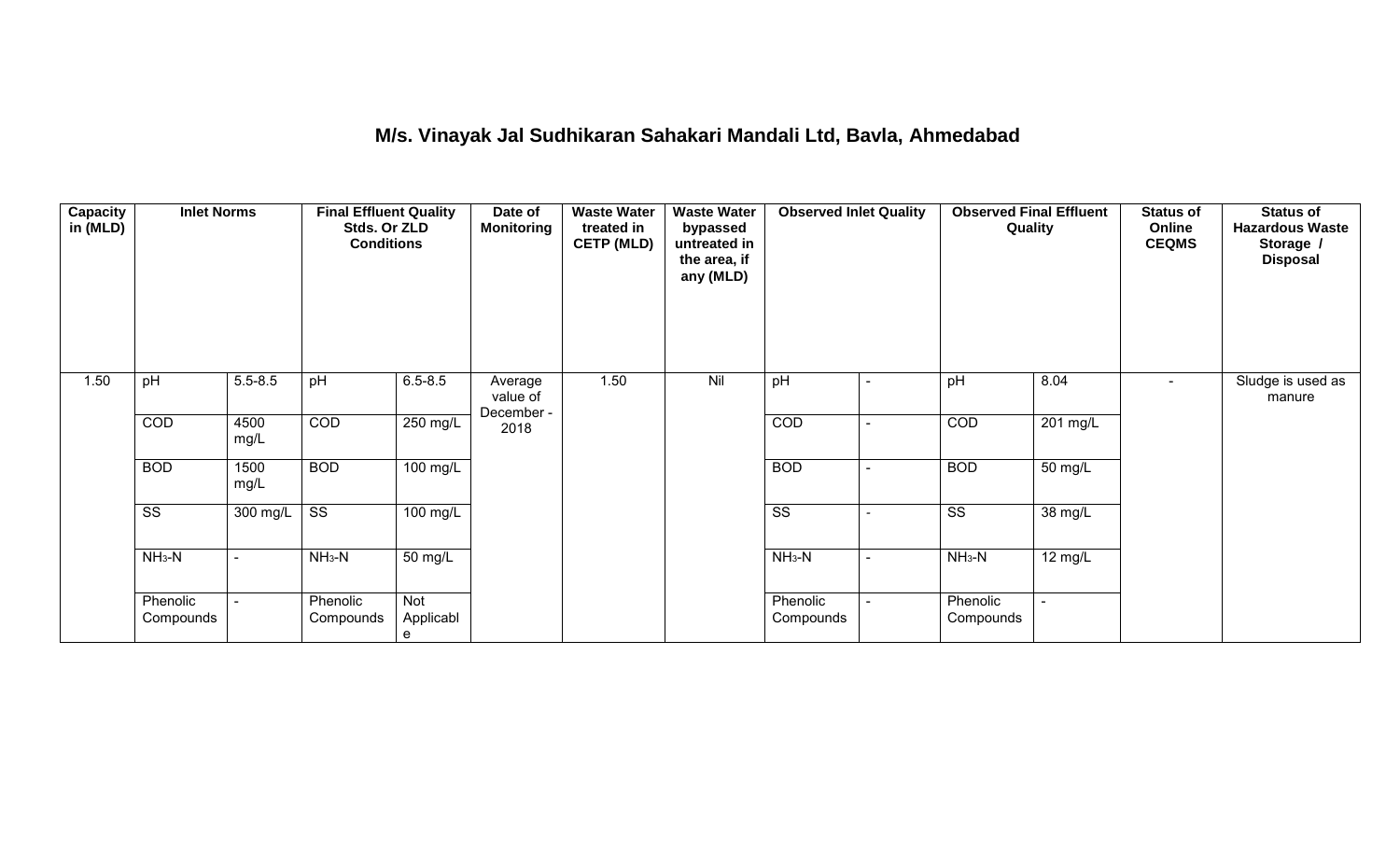# **M/s. Nandesari Industrial Association (CETP), GIDC-Nandesari, Vadodara**

| <b>Capacity</b><br>in (MLD) | <b>Inlet Norms</b>     |              | <b>Final Effluent Quality</b><br>Stds. Or ZLD<br><b>Conditions</b> |                       | Date of<br><b>Monitoring</b>      | <b>Waste Water</b><br>treated in<br><b>CETP (MLD)</b> | <b>Waste Water</b><br>bypassed<br>untreated in<br>the area, if<br>any (MLD) | <b>Observed Inlet Quality</b> |                    | <b>Observed Final Effluent</b><br>Quality |                   | <b>Status of</b><br>Online<br><b>CEQMS</b>          | <b>Status of</b><br><b>Hazardous Waste</b><br>Storage /<br><b>Disposal</b> |
|-----------------------------|------------------------|--------------|--------------------------------------------------------------------|-----------------------|-----------------------------------|-------------------------------------------------------|-----------------------------------------------------------------------------|-------------------------------|--------------------|-------------------------------------------|-------------------|-----------------------------------------------------|----------------------------------------------------------------------------|
| 6.80                        | pH                     | 5 to 9       | pH                                                                 | 6.5 to 8.5            | Average<br>value of<br>December - | 4.80                                                  | Nil                                                                         | pH                            | 7.20               | pH                                        | 7.12              | pH, COD,<br>BOD, TSS,<br>NH <sub>3</sub> -N, Color, |                                                                            |
|                             | COD                    | 1500<br>mg/L | COD                                                                | 250 mg/L              | 2018                              |                                                       |                                                                             | COD                           | 1818 mg/L          | COD                                       | 192 mg/L          | TOC,<br>Temperature                                 |                                                                            |
|                             | <b>BOD</b>             | 500 mg/L     | <b>BOD</b>                                                         | $\overline{100}$ mg/L |                                   |                                                       |                                                                             | <b>BOD</b>                    | $312 \text{ mg/L}$ | <b>BOD</b>                                | $17 \text{ mg/L}$ |                                                     |                                                                            |
|                             | $\overline{\text{ss}}$ | 600 mg/L     | $\overline{\text{ss}}$                                             | 100 mg/L              |                                   |                                                       |                                                                             | $\overline{\text{ss}}$        | $226 \text{ mg/L}$ | $\overline{\text{ss}}$                    | 74 mg/L           |                                                     |                                                                            |
|                             | $NH3-N$                | 50 mg/L      | $NH3-N$                                                            | 50 mg/L               |                                   |                                                       |                                                                             | $NH3-N$                       | 3 mg/L             | $NH3-N$                                   | $2$ mg/L          |                                                     |                                                                            |
|                             | Phenolic<br>Compounds  | 5 mg/L       | Phenolic<br>Compounds                                              | 1 $mg/L$              |                                   |                                                       |                                                                             | Phenolic<br>Compounds         | 1 $mg/L$           | Phenolic<br>Compounds                     | 0.155 mg/L        |                                                     |                                                                            |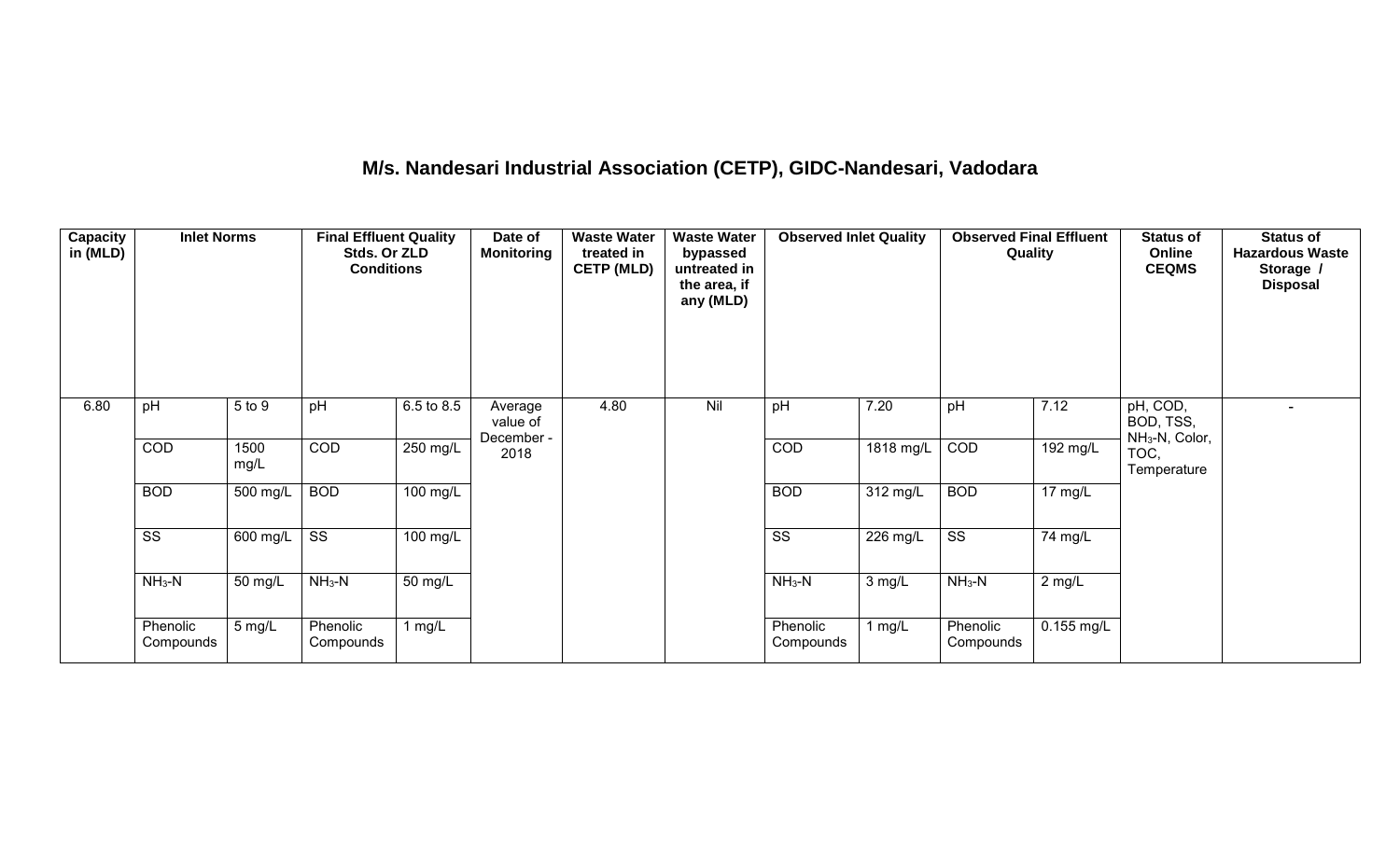## **M/s. Enviro Infrastructure Co. Ltd., Umraya (Padra), Vadodara**

| Capacity<br>in (MLD) | <b>Inlet Norms</b>     |              | <b>Final Effluent Quality</b><br>Stds. Or ZLD<br><b>Conditions</b> |                    | Date of<br><b>Monitoring</b>      | <b>Waste Water</b><br>treated in<br><b>CETP (MLD)</b> | <b>Waste Water</b><br>bypassed<br>untreated in<br>the area, if<br>any (MLD) | <b>Observed Inlet Quality</b> |             | <b>Observed Final Effluent</b><br>Quality |            | <b>Status of</b><br>Online<br><b>CEQMS</b> | <b>Status of</b><br><b>Hazardous Waste</b><br>Storage /<br><b>Disposal</b> |
|----------------------|------------------------|--------------|--------------------------------------------------------------------|--------------------|-----------------------------------|-------------------------------------------------------|-----------------------------------------------------------------------------|-------------------------------|-------------|-------------------------------------------|------------|--------------------------------------------|----------------------------------------------------------------------------|
| 4.50                 | pH                     | 5 to 9       | pH                                                                 | 6.5 to 8.5         | Average<br>value of<br>December - | 1.50                                                  | Nil                                                                         | pH                            | 7.84        | pH                                        | 8.01       | pH, Flow<br>Meter, TOC,<br>TSS, Color,     |                                                                            |
|                      | COD                    | 2000<br>mg/L | COD                                                                | 250 mg/L           | 2018                              |                                                       |                                                                             | COD                           | 2022 mg/L   | COD                                       | 270 mg/L   | $NH3-N$                                    |                                                                            |
|                      | <b>BOD</b>             | 500 mg/L     | <b>BOD</b>                                                         | $100 \text{ mg/L}$ |                                   |                                                       |                                                                             | <b>BOD</b>                    | $273$ mg/L  | <b>BOD</b>                                | 52 mg/L    |                                            |                                                                            |
|                      | $\overline{\text{ss}}$ | 600 mg/L     | $\overline{\text{ss}}$                                             | $100$ mg/L         |                                   |                                                       |                                                                             | $\overline{\text{ss}}$        | $4358$ mg/L | $\overline{\text{ss}}$                    | 104 mg/L   |                                            |                                                                            |
|                      | $NH3-N$                | 50 mg/L      | $NH3-N$                                                            | 50 mg/L            |                                   |                                                       |                                                                             | $NH3-N$                       | 10 mg/L     | $NH3-N$                                   | 7 mg/L     |                                            |                                                                            |
|                      | Phenolic<br>Compounds  | 5 mg/L       | Phenolic<br>Compounds                                              | 1 $mg/L$           |                                   |                                                       |                                                                             | Phenolic<br>Compounds         | $0.19$ mg/L | Phenolic<br>Compounds                     | <b>BDL</b> |                                            |                                                                            |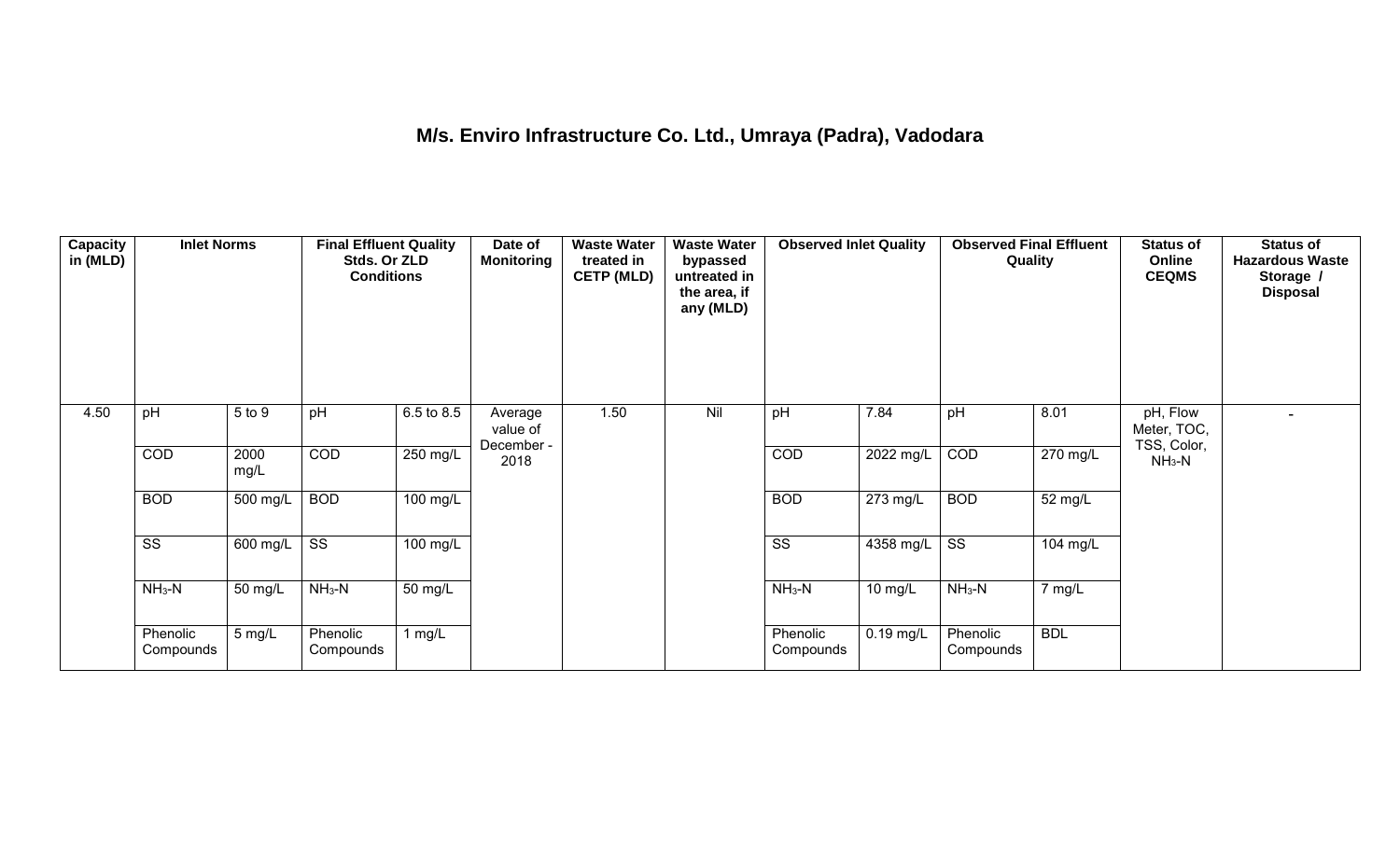#### **M/s. Enviro Technology Ltd., GIDC-Ankleshwar, Bharuch**

| <b>Capacity</b><br>in (MLD) | <b>Inlet Norms</b>                              |               | <b>Final Effluent Quality</b><br>Stds. Or ZLD<br><b>Conditions</b> |              | Date of<br><b>Monitoring</b>      | <b>Waste Water</b><br>treated in<br><b>CETP (MLD)</b> | <b>Waste Water</b><br>bypassed<br>untreated in<br>the area, if<br>any (MLD) | <b>Observed Inlet Quality</b>        |                       | <b>Observed Final Effluent</b><br>Quality |                   | <b>Status of</b><br>Online<br><b>CEQMS</b> | <b>Status of</b><br><b>Hazardous Waste</b><br>Storage /<br><b>Disposal</b> |
|-----------------------------|-------------------------------------------------|---------------|--------------------------------------------------------------------|--------------|-----------------------------------|-------------------------------------------------------|-----------------------------------------------------------------------------|--------------------------------------|-----------------------|-------------------------------------------|-------------------|--------------------------------------------|----------------------------------------------------------------------------|
| 1.80                        | pH                                              |               | pH                                                                 | $5.5 - 8.5$  | Average<br>value of<br>December - | 1.10                                                  | Nil                                                                         | pH                                   | 6.975                 | pH                                        | 7.59              | pH, Flow,<br>COD, BOD,<br>TSS, TOC         | Storage - 75 MT                                                            |
|                             | COD                                             | 11000<br>mg/L | <b>COD</b>                                                         | 1000<br>mg/L | 2018                              |                                                       |                                                                             | COD                                  | 3574 mg/L             | <b>COD</b>                                | 604 mg/L          |                                            |                                                                            |
|                             | BOD <sub>(3</sub><br>days at<br>$27^{\circ}C$ ) | 3600<br>mg/L  | BOD(3)<br>days at<br>$27^{\circ}C$ )                               | 200 mg/L     |                                   |                                                       |                                                                             | BOD(3)<br>days at<br>$27^{\circ}C$ ) | 857 mg/L              | BOD(3)<br>days at<br>$27^{\circ}C$ )      | $27 \text{ mg/L}$ |                                            |                                                                            |
|                             | $\overline{\text{ss}}$                          |               | $\overline{\text{ss}}$                                             | 100 mg/L     |                                   |                                                       |                                                                             | $\overline{\text{SS}}$               | $\overline{77}4$ mg/L | $\overline{\text{ss}}$                    | 103 mg/L          |                                            |                                                                            |
|                             | $NH3-N$                                         | 100 mg/L      | $NH3-N$                                                            | 50 mg/L      |                                   |                                                       |                                                                             | $NH3-N$                              | 72 mg/L               | $NH3-N$                                   | 57 mg/L           |                                            |                                                                            |
|                             | Phenolic<br>Compounds                           | 1 $mg/L$      | Phenolic<br>Compounds                                              | 1 $mg/L$     |                                   |                                                       |                                                                             | Phenolic<br>Compounds                | 13.44<br>mg/L         | Phenolic<br>Compounds                     | $0.43$ mg/L       |                                            |                                                                            |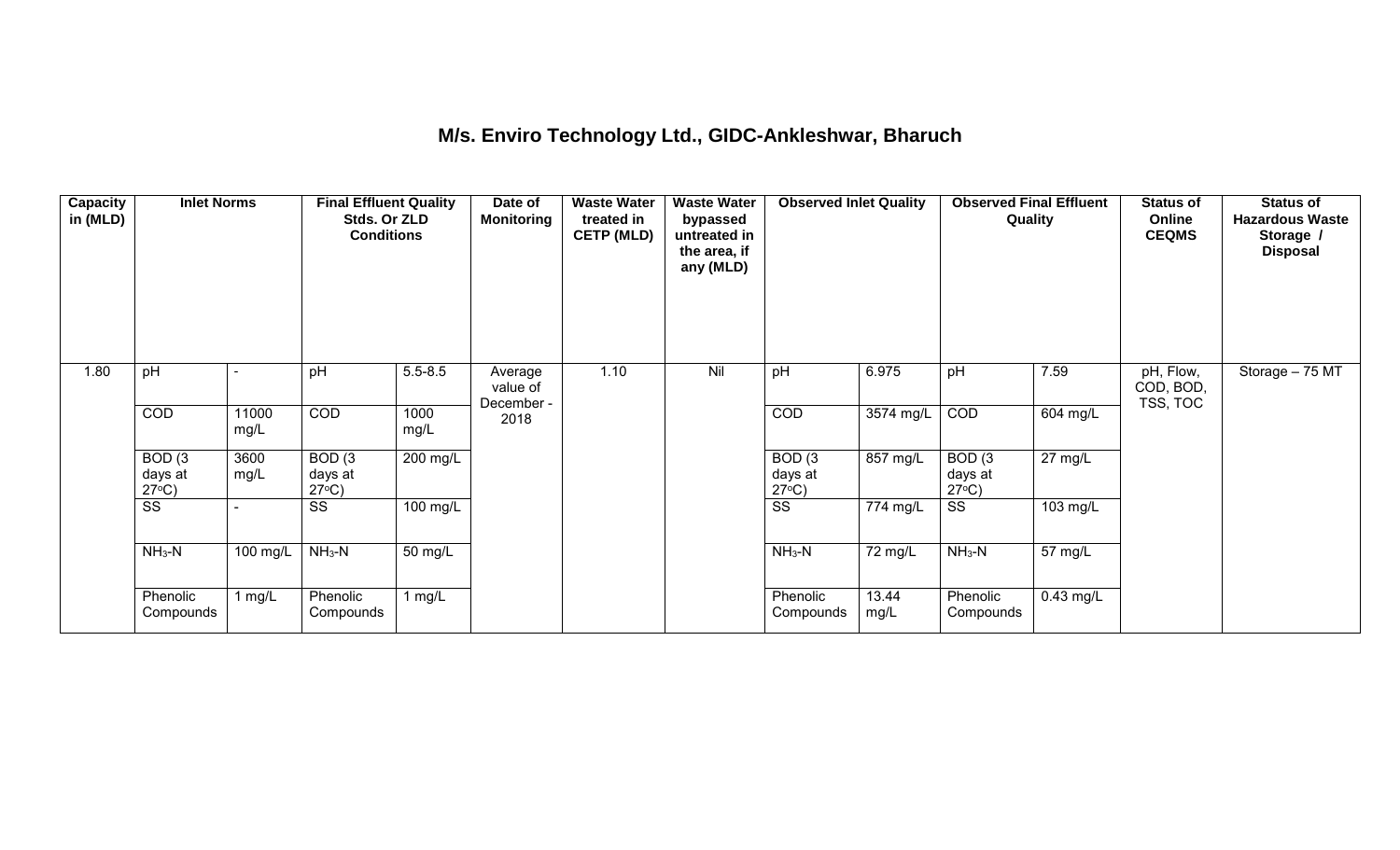#### **M/s. Narmada Clean Tech Ltd., (Bharuch Eco-Aqua Infrastructure Ltd.,) (BEAIL), Ankleshwar**

| <b>Capacity</b><br>in (MLD) | <b>Inlet Norms</b>     |               | <b>Final Effluent Quality</b><br>Stds. Or ZLD<br><b>Conditions</b> |                       | Date of<br><b>Monitoring</b>      | <b>Waste Water</b><br>treated in<br><b>CETP (MLD)</b> | <b>Waste Water</b><br>bypassed<br>untreated in<br>the area, if<br>any (MLD) | <b>Observed Inlet Quality</b> |                | <b>Observed Final Effluent</b><br>Quality |                    | <b>Status of</b><br>Online<br><b>CEQMS</b> | <b>Status of</b><br><b>Hazardous Waste</b><br>Storage /<br><b>Disposal</b> |
|-----------------------------|------------------------|---------------|--------------------------------------------------------------------|-----------------------|-----------------------------------|-------------------------------------------------------|-----------------------------------------------------------------------------|-------------------------------|----------------|-------------------------------------------|--------------------|--------------------------------------------|----------------------------------------------------------------------------|
| 40                          | pH                     | $6.5 - 8.5$   | pH                                                                 | $6-9$                 | Average<br>value of<br>December - | 40                                                    | Nil                                                                         | pH                            | 7.475          | pH                                        | 6.97               | pH, Flow<br>Meter, TOC,<br><b>TSS</b>      | Storage $-250$ MT                                                          |
|                             | COD                    | 1000<br>mg/L  | COD                                                                | $\overline{500}$ mg/L | 2018                              |                                                       |                                                                             | COD                           | 1108 mg/L      | COD                                       | $466$ mg/L         |                                            |                                                                            |
|                             | <b>BOD</b>             | 200 mg/L      | <b>BOD</b>                                                         | $\overline{100}$ mg/L |                                   |                                                       |                                                                             | <b>BOD</b>                    | 282 mg/L       | <b>BOD</b>                                | 22 mg/L            |                                            |                                                                            |
|                             | $\overline{\text{ss}}$ | 150 $mg/L$ SS |                                                                    | $100$ mg/L            |                                   |                                                       |                                                                             | $\overline{\text{ss}}$        | $163$ mg/L     | $\overline{\text{ss}}$                    | $107 \text{ mg/L}$ |                                            |                                                                            |
|                             | $NH3-N$                | 50 mg/L       | $NH3-N$                                                            | 50 mg/L               |                                   |                                                       |                                                                             | $NH3-N$                       | 107 mg/L       | $NH3-N$                                   | 48 mg/L            |                                            |                                                                            |
|                             | Phenolic<br>Compounds  | 5 mg/L        | Phenolic<br>Compounds                                              | 5 mg/L                |                                   |                                                       |                                                                             | Phenolic<br>Compounds         | 15.505<br>mg/L | Phenolic<br>Compounds                     | $0.61$ mg/L        |                                            |                                                                            |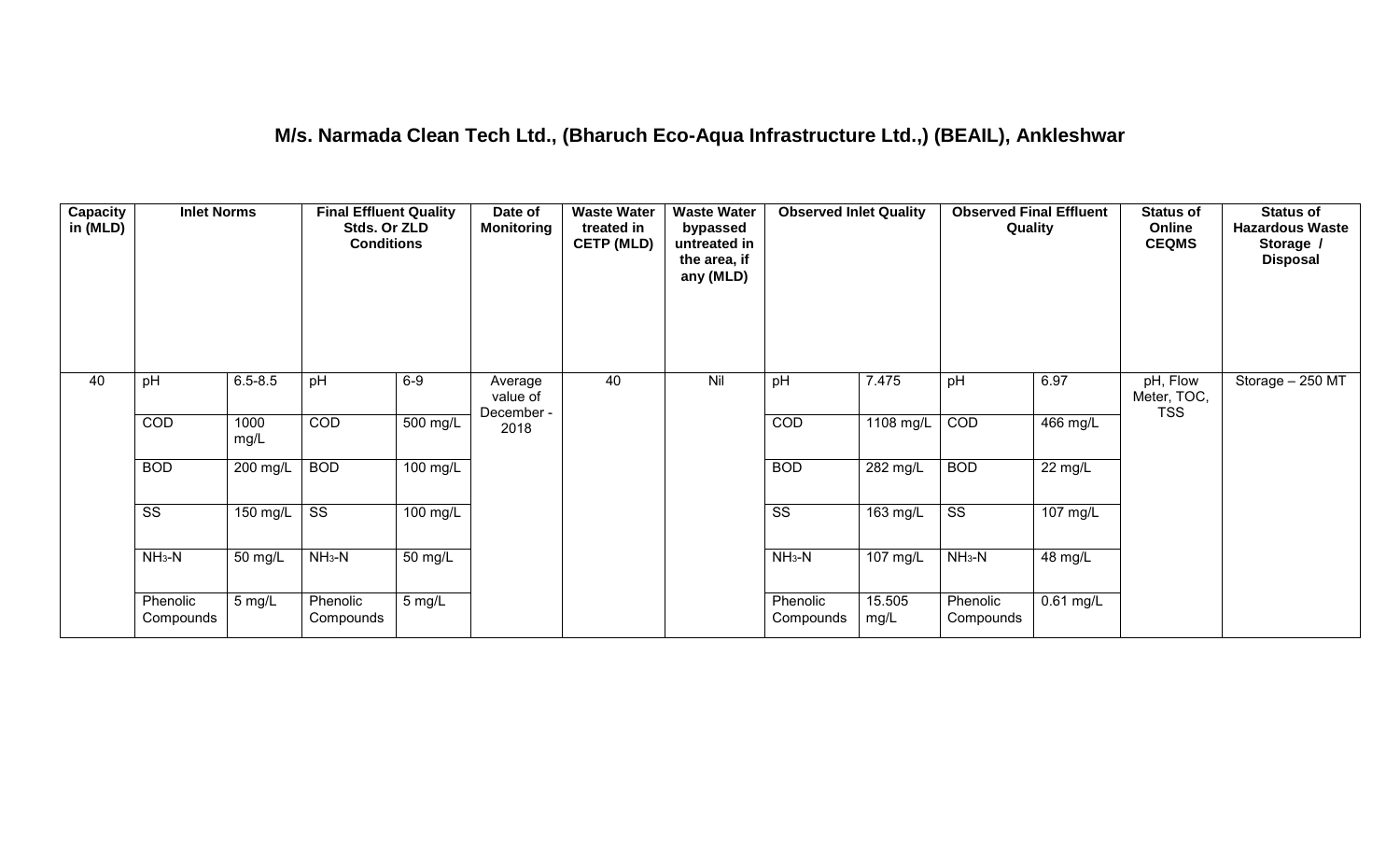## **M/s. Panoli Enviro Technology Ltd., GIDC-Panoil, Bharuch**

| Capacity<br>in (MLD) | <b>Inlet Norms</b>     |               | <b>Final Effluent Quality</b><br>Stds. Or ZLD<br><b>Conditions</b> |              | Date of<br><b>Monitoring</b>      | <b>Waste Water</b><br>treated in<br><b>CETP (MLD)</b> | <b>Waste Water</b><br>bypassed<br>untreated in<br>the area, if<br>any (MLD) | <b>Observed Inlet Quality</b> |               | <b>Observed Final Effluent</b><br>Quality |             | <b>Status of</b><br>Online<br><b>CEQMS</b> | <b>Status of</b><br><b>Hazardous Waste</b><br>Storage /<br><b>Disposal</b> |
|----------------------|------------------------|---------------|--------------------------------------------------------------------|--------------|-----------------------------------|-------------------------------------------------------|-----------------------------------------------------------------------------|-------------------------------|---------------|-------------------------------------------|-------------|--------------------------------------------|----------------------------------------------------------------------------|
| 1.00                 | pH                     | $6.5 - 8.5$   | pH                                                                 | $6.5 - 8.5$  | Average<br>value of<br>December - | 0.35                                                  | Nil                                                                         | pH                            | 6.89          | pH                                        | 7.625       | pH, Flow<br>Meter, TOC                     | Storage - 75 MT                                                            |
|                      | COD                    | 10000<br>mg/L | <b>COD</b>                                                         | 1000<br>mg/L | 2018                              |                                                       |                                                                             | COD                           | 2335 mg/L     | COD                                       | 551 mg/L    |                                            |                                                                            |
|                      | <b>BOD</b>             | 3000<br>mg/L  | <b>BOD</b>                                                         | $200$ mg/L   |                                   |                                                       |                                                                             | <b>BOD</b>                    | 614 mg/L      | <b>BOD</b>                                | 28 mg/L     |                                            |                                                                            |
|                      | $\overline{\text{ss}}$ |               | SS                                                                 | 150 mg/L     |                                   |                                                       |                                                                             | $\overline{\text{ss}}$        | 631 mg/L      | $\overline{\text{ss}}$                    | $177$ mg/L  |                                            |                                                                            |
|                      | $NH3-N$                | 50 mg/L       | $NH3-N$                                                            | 50 mg/L      |                                   |                                                       |                                                                             | $NH3-N$                       | 58 mg/L       | $NH3-N$                                   | 42 mg/L     |                                            |                                                                            |
|                      | Phenolic<br>Compounds  | 1 $mg/L$      | Phenolic<br>Compounds                                              | 5 mg/L       |                                   |                                                       |                                                                             | Phenolic<br>Compounds         | 0.785<br>mg/L | Phenolic<br>Compounds                     | $0.47$ mg/L |                                            |                                                                            |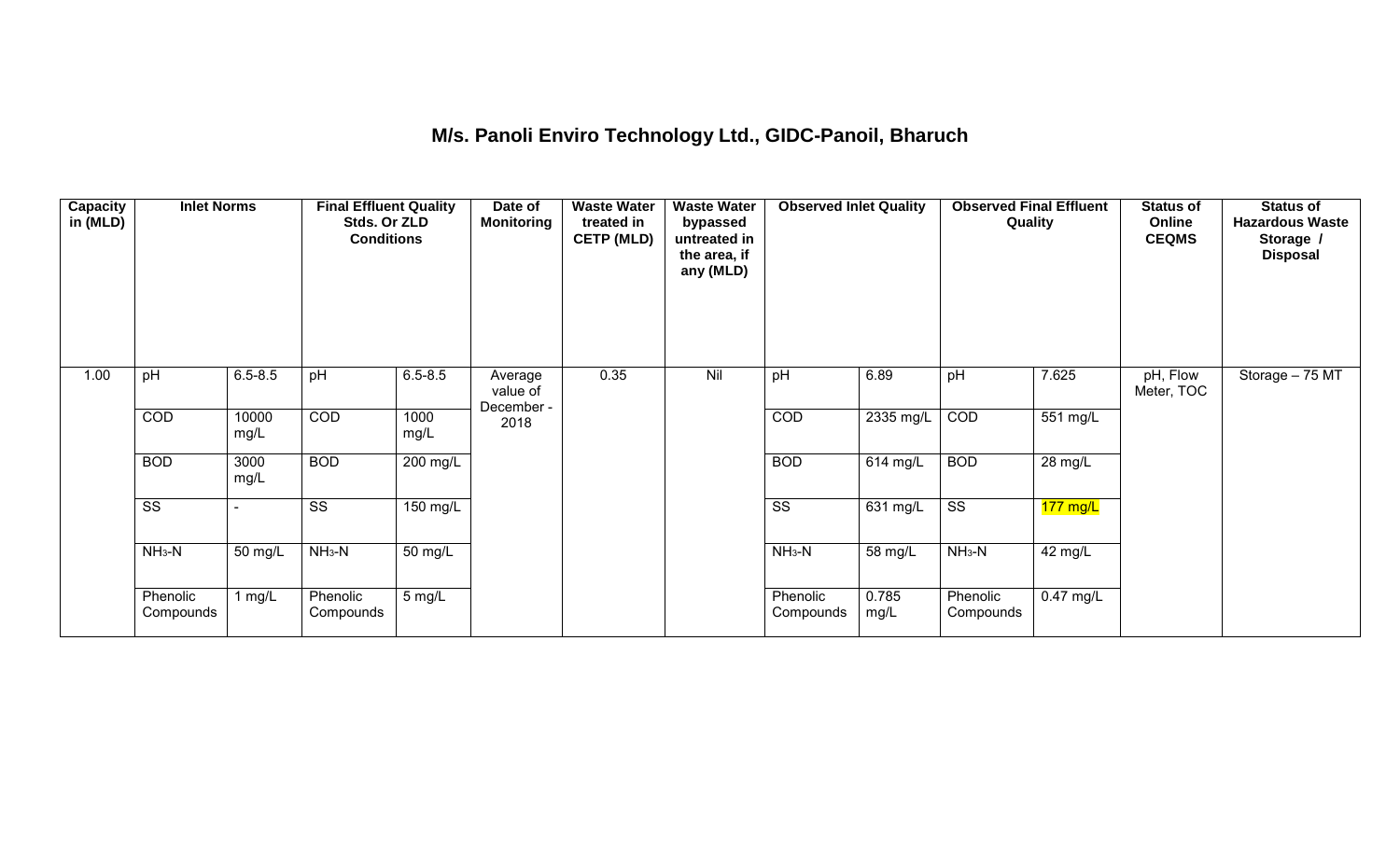#### **M/s. Globe Enviro Care Ltd. [chemical units], GIDC-Sachin, Surat**

| Capacity<br>in (MLD) | <b>Inlet Norms</b>     |              | <b>Final Effluent Quality</b><br>Stds. Or ZLD<br><b>Conditions</b> |                      | Date of<br><b>Monitoring</b>      | <b>Waste Water</b><br>treated in<br><b>CETP (MLD)</b> | <b>Waste Water</b><br>bypassed<br>untreated in<br>the area, if<br>any (MLD) | <b>Observed Inlet Quality</b> |                      | <b>Observed Final Effluent</b><br>Quality |                   | <b>Status of</b><br>Online<br><b>CEQMS</b> | <b>Status of</b><br><b>Hazardous Waste</b><br>Storage /<br><b>Disposal</b> |
|----------------------|------------------------|--------------|--------------------------------------------------------------------|----------------------|-----------------------------------|-------------------------------------------------------|-----------------------------------------------------------------------------|-------------------------------|----------------------|-------------------------------------------|-------------------|--------------------------------------------|----------------------------------------------------------------------------|
| 0.50                 | pH                     | 6.5 to 8.5   | pH                                                                 | 6.5 to 8.5           | Average<br>value of<br>December - | 0.35                                                  | Nil                                                                         | pH                            | 7.32                 | pH                                        | 7.52              | pH, TOC,<br>TSS, Flow<br>meter             | Storage - 30 MT                                                            |
|                      | COD                    | 3000<br>mg/L | COD                                                                | $250$ mg/L           | 2018                              |                                                       |                                                                             | COD                           | 1275 mg/L            | COD                                       | 230 mg/L          |                                            |                                                                            |
|                      | <b>BOD</b>             | 1200<br>mg/L | <b>BOD</b>                                                         | $\overline{30}$ mg/L |                                   |                                                       |                                                                             | <b>BOD</b>                    | 294 mg/L             | <b>BOD</b>                                | $27 \text{ mg/L}$ |                                            |                                                                            |
|                      | $\overline{\text{ss}}$ | $300$ mg/L   | $\overline{\text{ss}}$                                             | $100$ mg/L           |                                   |                                                       |                                                                             | $\overline{\text{ss}}$        | 218 mg/L             | $\overline{\text{ss}}$                    | $126$ mg/L        |                                            |                                                                            |
|                      | $NH3-N$                | 50 mg/L      | $NH3-N$                                                            | $\overline{50}$ mg/L |                                   |                                                       |                                                                             | $NH3-N$                       | $\overline{67}$ mg/L | $NH3-N$                                   | 39 mg/L           |                                            |                                                                            |
|                      | Phenolic<br>Compounds  | 1 mg/L       | Phenolic<br>Compounds                                              | 1 mg/L               |                                   |                                                       |                                                                             | Phenolic<br>Compounds         | $0.66$ mg/L          | Phenolic<br>Compounds                     | $0.45$ mg/L       |                                            |                                                                            |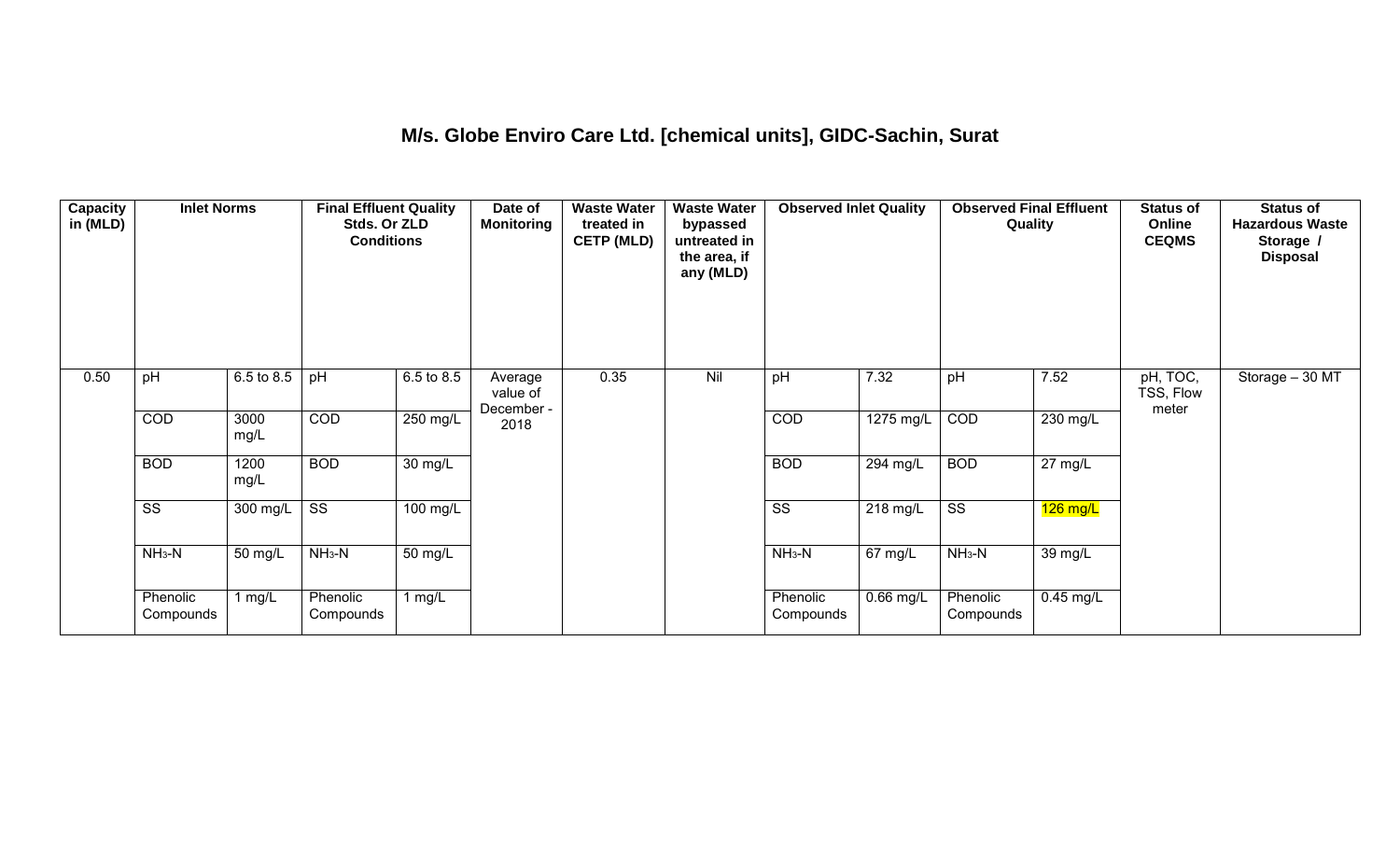#### **M/s. Sachin Infra Environment Ltd., GIDC-Sachin, Surat**

| <b>Capacity</b><br>in (MLD) | <b>Inlet Norms</b>     |                  | <b>Final Effluent Quality</b><br>Stds. Or ZLD<br><b>Conditions</b> |                      | Date of<br><b>Monitoring</b>      | <b>Waste Water</b><br>treated in<br><b>CETP (MLD)</b> | <b>Waste Water</b><br>bypassed<br>untreated in<br>the area, if<br>any (MLD) | <b>Observed Inlet Quality</b> |                       | <b>Observed Final Effluent</b><br>Quality |                   | <b>Status of</b><br>Online<br><b>CEQMS</b> | <b>Status of</b><br><b>Hazardous Waste</b><br>Storage /<br><b>Disposal</b> |
|-----------------------------|------------------------|------------------|--------------------------------------------------------------------|----------------------|-----------------------------------|-------------------------------------------------------|-----------------------------------------------------------------------------|-------------------------------|-----------------------|-------------------------------------------|-------------------|--------------------------------------------|----------------------------------------------------------------------------|
| 50                          | pH                     | Not<br>Furnished | pH                                                                 | $6.5 - 8.5$          | Average<br>value of<br>December - | 40                                                    | Nil                                                                         | pH                            | 6.72                  | pH                                        | 6.94              | pH, Flow<br>Meter, TOC                     | Storage - 1600 MT                                                          |
|                             | COD                    | 1000<br>mg/L     | COD                                                                | 250 mg/L             | 2018                              |                                                       |                                                                             | COD                           | $1090$ mg/L           | COD                                       | 284 mg/L          |                                            |                                                                            |
|                             | <b>BOD</b>             | 400 mg/L         | <b>BOD</b>                                                         | $\overline{30}$ mg/L |                                   |                                                       |                                                                             | <b>BOD</b>                    | 272 mg/L              | <b>BOD</b>                                | $28 \text{ mg/L}$ |                                            |                                                                            |
|                             | $\overline{\text{ss}}$ | 300 mg/L         | $\overline{\text{ss}}$                                             | $100 \text{ mg/L}$   |                                   |                                                       |                                                                             | $\overline{\text{ss}}$        | $\overline{148}$ mg/L | $\overline{\text{ss}}$                    | 122 mg/L          |                                            |                                                                            |
|                             | $NH3-N$                | 50 mg/L          | $NH3-N$                                                            | $\overline{50}$ mg/L |                                   |                                                       |                                                                             | $NH3-N$                       | 42 mg/L               | $NH3-N$                                   | 24 mg/L           |                                            |                                                                            |
|                             | Phenolic<br>Compounds  | 1 mg/L           | Phenolic<br>Compounds                                              | 01 mg/L              |                                   |                                                       |                                                                             | Phenolic<br>Compounds         | 1.09 mg/L             | Phenolic<br>Compounds                     | $0.27$ mg/L       |                                            |                                                                            |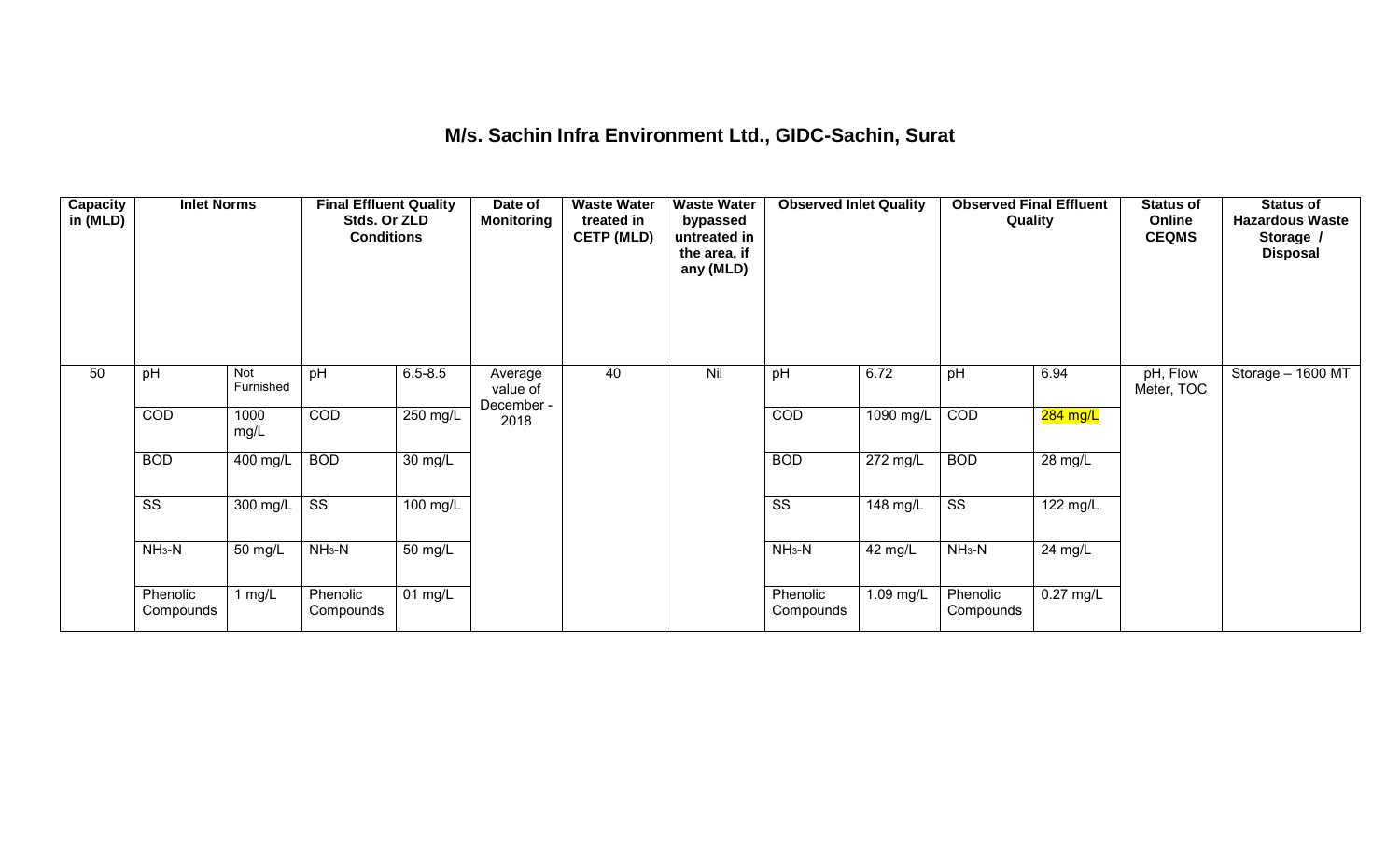## **M/s. Palsana Enviro Protection Ltd., (PEPL), Kadodara, Surat**

| Capacity<br>in (MLD) | <b>Inlet Norms</b>     |              | <b>Final Effluent Quality</b><br>Stds. Or ZLD<br><b>Conditions</b> |                       | Date of<br><b>Monitoring</b>      | <b>Waste Water</b><br>treated in<br><b>CETP (MLD)</b> | <b>Waste Water</b><br>bypassed<br>untreated in<br>the area, if<br>any (MLD) | <b>Observed Inlet Quality</b> |             | <b>Observed Final Effluent</b><br>Quality |                      | <b>Status of</b><br>Online<br><b>CEQMS</b> | <b>Status of</b><br><b>Hazardous Waste</b><br>Storage /<br><b>Disposal</b> |
|----------------------|------------------------|--------------|--------------------------------------------------------------------|-----------------------|-----------------------------------|-------------------------------------------------------|-----------------------------------------------------------------------------|-------------------------------|-------------|-------------------------------------------|----------------------|--------------------------------------------|----------------------------------------------------------------------------|
| 100                  | pH                     | 6.5 to 8.5   | pH                                                                 | 6.5 to 8.5            | Average<br>value of<br>December - | 95                                                    | Nil                                                                         | pH                            | 7.18        | pH                                        | 7.38                 | pH, Flow<br>Meter, COD,<br>BOD, TSS        | Storage- 600 MT                                                            |
|                      | COD                    | 1000<br>mg/L | COD                                                                | $250$ mg/L            | 2018                              |                                                       |                                                                             | COD                           | 1015 mg/L   | COD                                       | $211 \text{ mg/L}$   |                                            |                                                                            |
|                      | <b>BOD</b>             | 400 mg/L     | <b>BOD</b>                                                         | $30 \text{ mg/L}$     |                                   |                                                       |                                                                             | <b>BOD</b>                    | 248 mg/L    | <b>BOD</b>                                | $\overline{21}$ mg/L |                                            |                                                                            |
|                      | $\overline{\text{ss}}$ | 300 mg/L     | $\overline{\text{ss}}$                                             | $\overline{100}$ mg/L |                                   |                                                       |                                                                             | $\overline{\text{ss}}$        | 280 mg/L    | $\overline{\text{ss}}$                    | 74 mg/L              |                                            |                                                                            |
|                      | $NH_3-N$               | 50 mg/L      | $NH3-N$                                                            | 50 mg/L               |                                   |                                                       |                                                                             | $NH3-N$                       | 46 mg/L     | $NH_3-N$                                  | 22 mg/L              |                                            |                                                                            |
|                      | Phenolic<br>Compounds  | 1 $mg/L$     | Phenolic<br>Compounds                                              | 1 $mg/L$              |                                   |                                                       |                                                                             | Phenolic<br>Compounds         | $0.44$ mg/L | Phenolic<br>Compounds                     | $0.28$ mg/L          |                                            |                                                                            |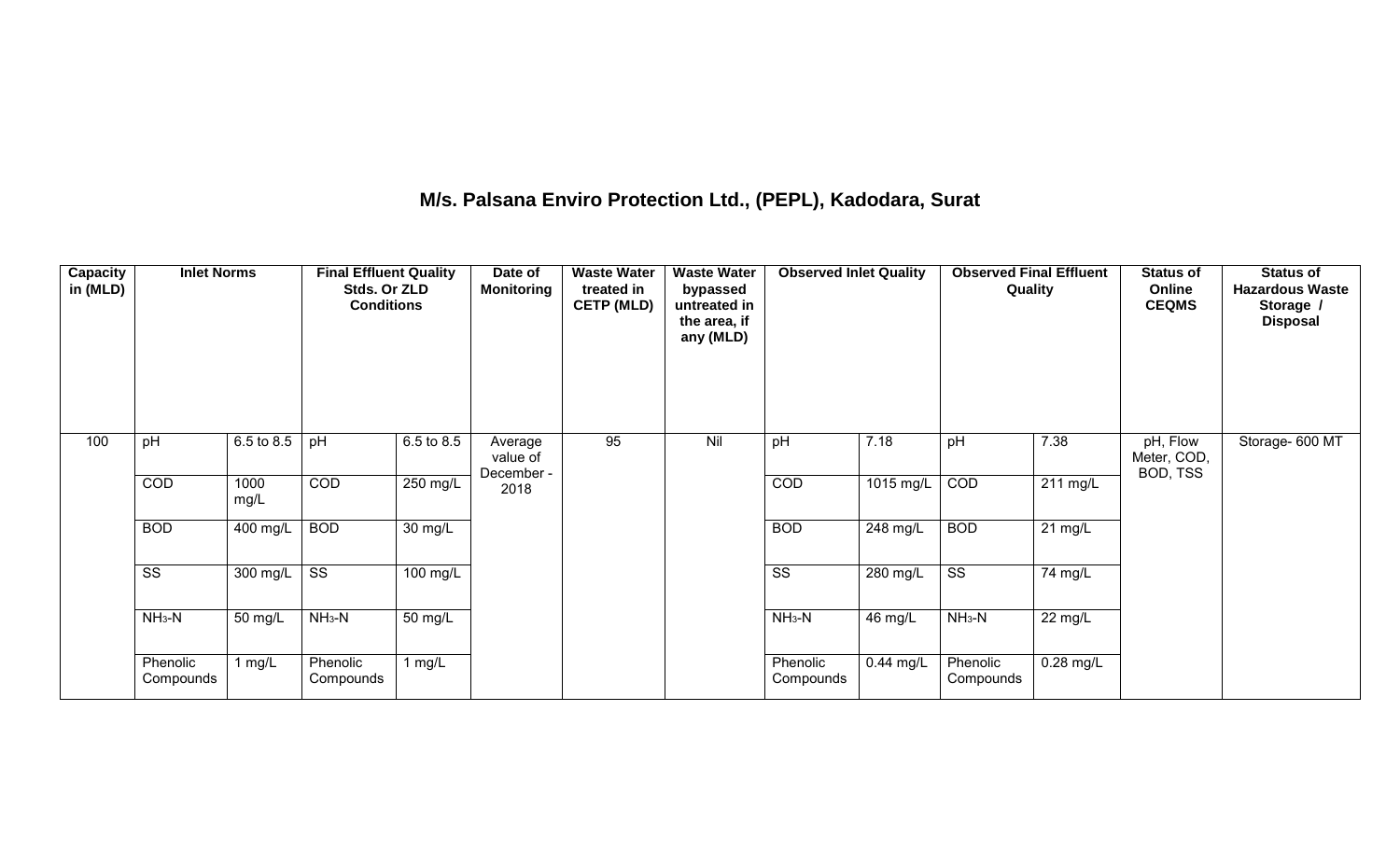#### **M/s. Pandesara Infrastructure Ltd., GIDC- Pandesara, Surat**

| <b>Capacity</b><br>in (MLD) | <b>Inlet Norms</b>     |              | <b>Final Effluent Quality</b><br>Stds. Or ZLD<br><b>Conditions</b> |                       | Date of<br><b>Monitoring</b>      | <b>Waste Water</b><br>treated in<br><b>CETP (MLD)</b> | <b>Waste Water</b><br>bypassed<br>untreated in<br>the area, if<br>any (MLD) | <b>Observed Inlet Quality</b> |                     | <b>Observed Final Effluent</b><br>Quality |             | <b>Status of</b><br>Online<br><b>CEQMS</b> | <b>Status of</b><br><b>Hazardous Waste</b><br>Storage /<br><b>Disposal</b> |
|-----------------------------|------------------------|--------------|--------------------------------------------------------------------|-----------------------|-----------------------------------|-------------------------------------------------------|-----------------------------------------------------------------------------|-------------------------------|---------------------|-------------------------------------------|-------------|--------------------------------------------|----------------------------------------------------------------------------|
| 100                         | pH                     | $6.5 - 8.5$  | pH                                                                 | $6.5 - 8.5$           | Average<br>value of<br>December - | 88                                                    | Nil                                                                         | pH                            | 7.01                | pH                                        | 7.53        | pH, Flow<br>Meter, TOC,<br>COD             | Storage - 600 MT                                                           |
|                             | COD                    | 1000<br>mg/L | COD                                                                | $250$ mg/L            | 2018                              |                                                       |                                                                             | COD                           | $1005 \text{ mg/L}$ | COD                                       | 226 mg/L    |                                            |                                                                            |
|                             | <b>BOD</b>             | 400 mg/L     | <b>BOD</b>                                                         | 30 mg/L               |                                   |                                                       |                                                                             | <b>BOD</b>                    | 216 mg/L            | <b>BOD</b>                                | $24$ mg/L   |                                            |                                                                            |
|                             | $\overline{\text{ss}}$ | 300 mg/L     | $\overline{\mathsf{ss}}$                                           | $100 \text{ mg/L}$    |                                   |                                                       |                                                                             | $\overline{\text{ss}}$        | 186 mg/L            | $\overline{\text{ss}}$                    | 48 mg/L     |                                            |                                                                            |
|                             | $NH3-N$                | 50 mg/L      | $NH3-N$                                                            | 50 mg/L               |                                   |                                                       |                                                                             | $NH_3-N$                      | 46 mg/L             | $NH3-N$                                   | 24 mg/L     |                                            |                                                                            |
|                             | Phenolic<br>Compounds  | 01 mg/L      | Phenolic<br>Compounds                                              | $\overline{0}$ 1 mg/L |                                   |                                                       |                                                                             | Phenolic<br>Compounds         | $0.45$ mg/L         | Phenolic<br>Compounds                     | $0.44$ mg/L |                                            |                                                                            |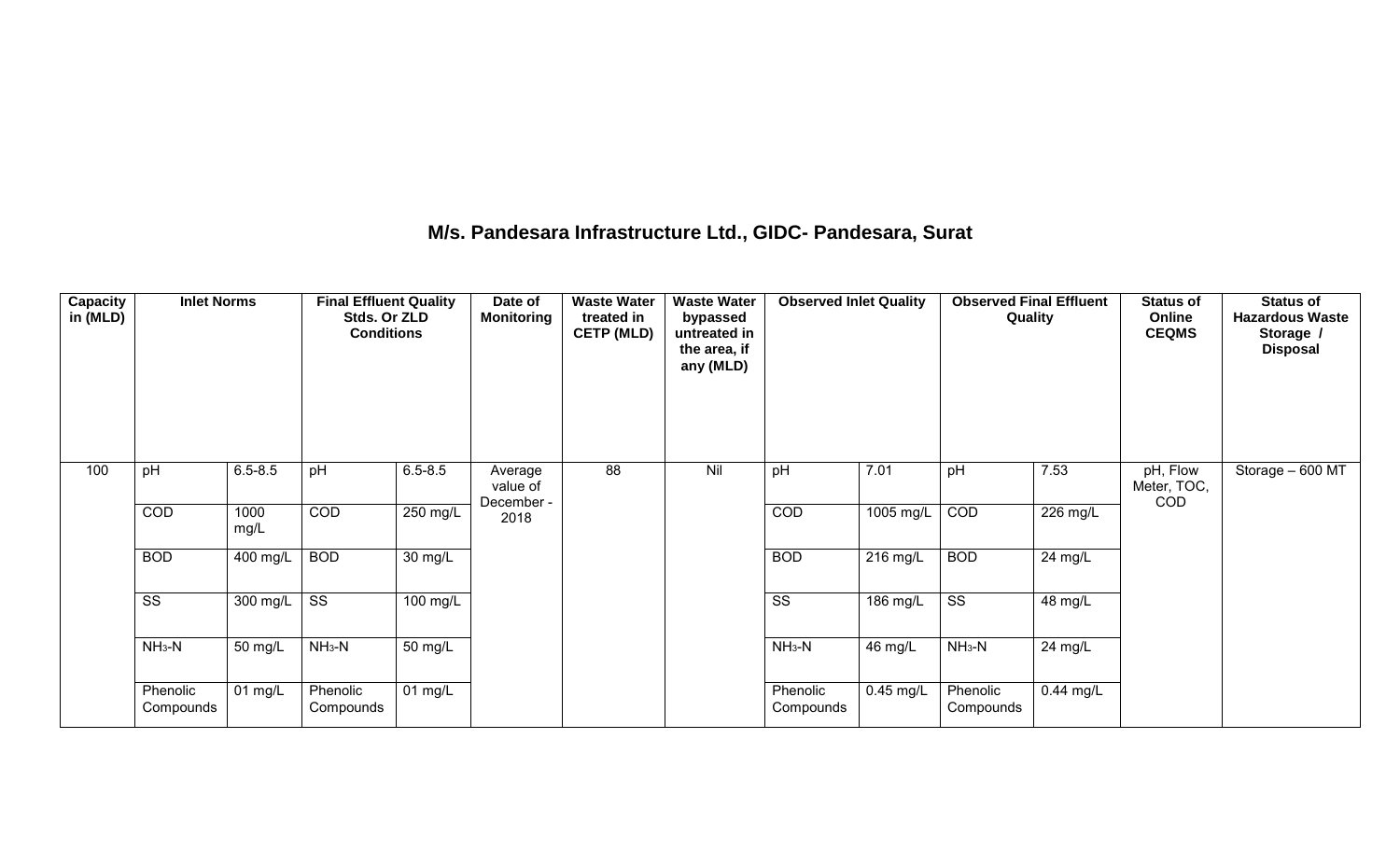## **M/s. Gujarat Eco Textile Park Pvt Ltd, Palsana, Surat**

| <b>Capacity</b><br>in (MLD) | <b>Inlet Norms</b>     |              | <b>Final Effluent Quality</b><br>Stds. Or ZLD<br><b>Conditions</b> |                      | Date of<br><b>Monitoring</b>      | <b>Waste Water</b><br>treated in<br><b>CETP (MLD)</b> | <b>Waste Water</b><br>bypassed<br>untreated in<br>the area, if<br>any (MLD) | <b>Observed Inlet Quality</b> |                    | <b>Observed Final Effluent</b><br>Quality |             | <b>Status of</b><br>Online<br><b>CEQMS</b> | <b>Status of</b><br><b>Hazardous Waste</b><br>Storage /<br><b>Disposal</b> |
|-----------------------------|------------------------|--------------|--------------------------------------------------------------------|----------------------|-----------------------------------|-------------------------------------------------------|-----------------------------------------------------------------------------|-------------------------------|--------------------|-------------------------------------------|-------------|--------------------------------------------|----------------------------------------------------------------------------|
| 60                          | pH                     | $6.5 - 8.5$  | pH                                                                 | 6.5 to 8.5           | Average<br>value of<br>December - | 35                                                    | Nil                                                                         | pH                            | 7.11               | pH                                        | 7.25        | pH, Flow<br>Meter, COD<br>Meter            | Storage - 350 MT                                                           |
|                             | COD                    | 1000<br>mg/L | COD                                                                | $250$ mg/L           | 2018                              |                                                       |                                                                             | COD                           | 944 mg/L           | COD                                       | 193 mg/L    | including<br><b>TOC</b>                    |                                                                            |
|                             | <b>BOD</b>             | 400 mg/L     | <b>BOD</b>                                                         | $100$ mg/L           |                                   |                                                       |                                                                             | <b>BOD</b>                    | $248 \text{ mg/L}$ | <b>BOD</b>                                | 24 mg/L     |                                            |                                                                            |
|                             | $\overline{\text{ss}}$ | 300 mg/L     | $\overline{\text{ss}}$                                             | $50 \, \text{mg/L}$  |                                   |                                                       |                                                                             | $\overline{\text{ss}}$        | $144 \text{ mg/L}$ | $\overline{\text{ss}}$                    | 98 mg/L     |                                            |                                                                            |
|                             | $NH3-N$                | 50 mg/L      | $NH3-N$                                                            | $\overline{50}$ mg/L |                                   |                                                       |                                                                             | $NH3-N$                       | 39 mg/L            | $NH3-N$                                   | $21$ mg/L   |                                            |                                                                            |
|                             | Phenolic<br>Compounds  |              | Phenolic<br>Compounds                                              | 1 mg/L               |                                   |                                                       |                                                                             | Phenolic<br>Compounds         | $0.26$ mg/L        | Phenolic<br>Compounds                     | $0.28$ mg/L |                                            |                                                                            |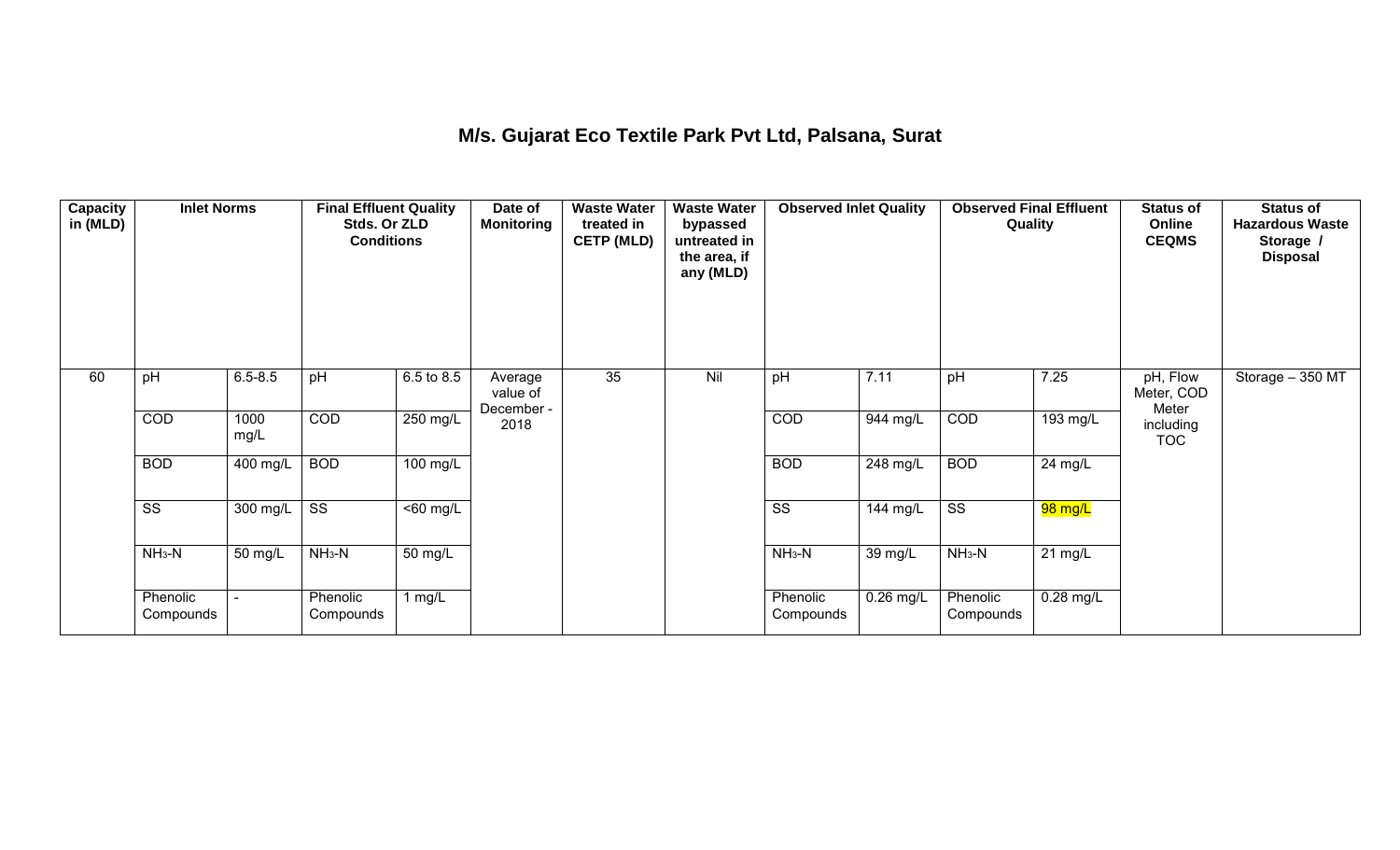#### **M/s. Fairdeal Textile Parks Pvt. Ltd, Kosamaba, Surat**

| <b>Capacity</b><br>in (MLD) | <b>Inlet Norms</b>     |                | <b>Final Effluent Quality</b><br>Stds. Or ZLD<br><b>Conditions</b> |                      | Date of<br><b>Monitoring</b>   | <b>Waste Water</b><br>treated in<br><b>CETP (MLD)</b> | <b>Waste Water</b><br>bypassed<br>untreated in<br>the area, if<br>any (MLD) | $\overline{Ob}$<br>served Inlet Quality |                | <b>Observed Final Effluent</b><br>Quality | <b>Status of</b><br>Online<br><b>CEQMS</b> | <b>Status of</b><br><b>Hazardous Waste</b><br>Storage /<br><b>Disposal</b> |
|-----------------------------|------------------------|----------------|--------------------------------------------------------------------|----------------------|--------------------------------|-------------------------------------------------------|-----------------------------------------------------------------------------|-----------------------------------------|----------------|-------------------------------------------|--------------------------------------------|----------------------------------------------------------------------------|
| 2.25                        | pH                     |                | pH                                                                 | 6.5 to 8.5           | No visit in<br>the month<br>of | 1.00                                                  | Nil                                                                         | pH                                      |                | pH                                        | pH, Flow<br>Meter                          |                                                                            |
|                             | COD                    | 500 mg/L       | COD                                                                | $100 \text{ mg/L}$   | December -<br>2018             |                                                       |                                                                             | COD                                     |                | COD                                       |                                            |                                                                            |
|                             | <b>BOD</b>             | 200 mg/L       | <b>BOD</b>                                                         | $\overline{30}$ mg/L |                                |                                                       |                                                                             | <b>BOD</b>                              |                | <b>BOD</b>                                |                                            |                                                                            |
|                             | $\overline{\text{ss}}$ |                | $\overline{\text{ss}}$                                             | $\overline{60}$ mg/L |                                |                                                       |                                                                             | $\overline{\text{ss}}$                  |                | $\overline{\text{ss}}$                    |                                            |                                                                            |
|                             | $NH3-N$                | $\blacksquare$ | $NH3-N$                                                            | $\overline{50}$ mg/L |                                |                                                       |                                                                             | $NH3-N$                                 | $\blacksquare$ | $NH3-N$                                   |                                            |                                                                            |
|                             | Phenolic<br>Compounds  |                | Phenolic<br>Compounds                                              | 1 $mg/L$             |                                |                                                       |                                                                             | Phenolic<br>Compounds                   |                | Phenolic<br>Compounds                     |                                            |                                                                            |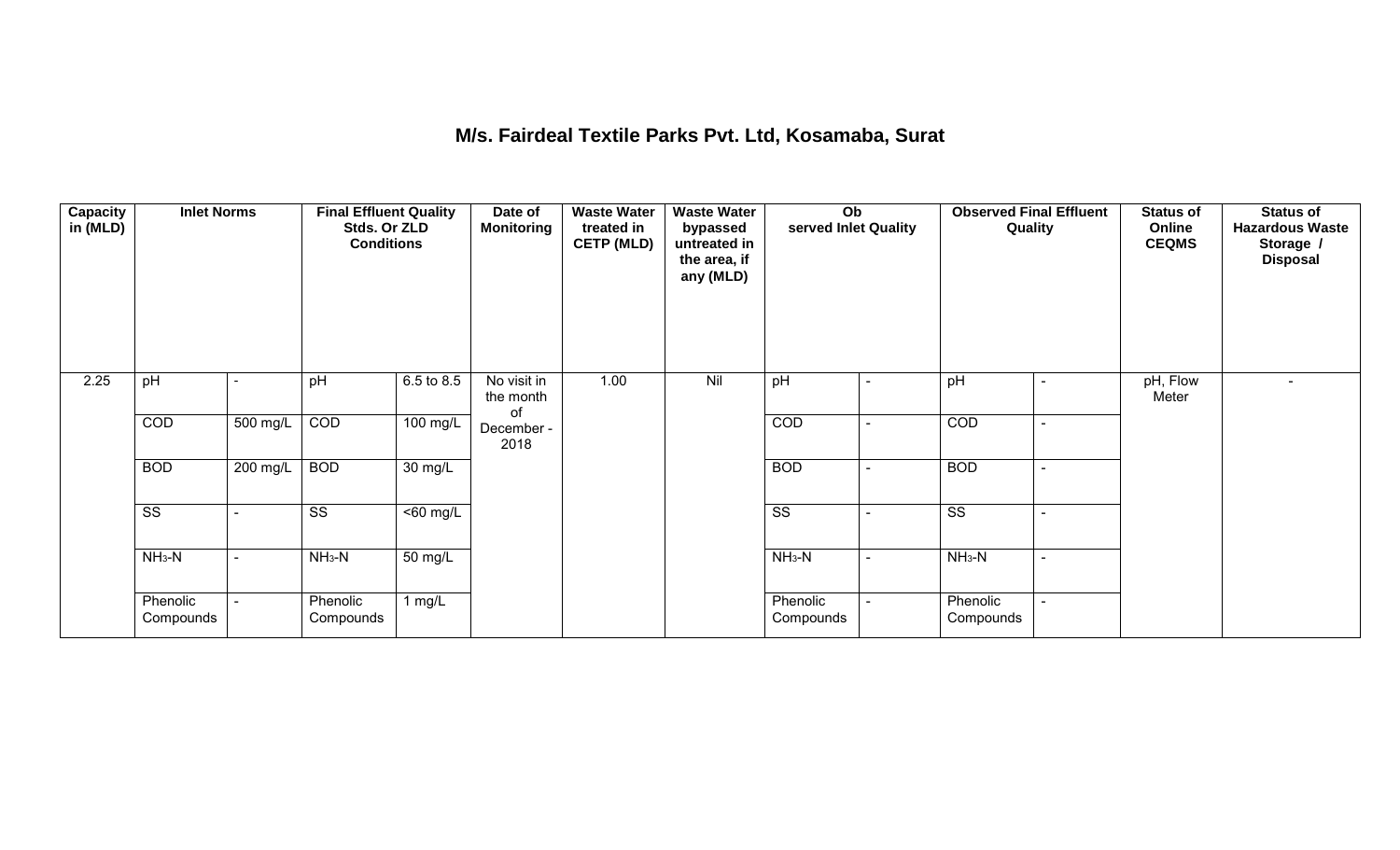# **M/s. New Palsana Industrial Co. Op. Society Ltd., Palsana, Surat**

| <b>Capacity</b><br>in (MLD) | <b>Inlet Norms</b>     |                  | <b>Final Effluent Quality</b><br>Stds. Or ZLD<br><b>Conditions</b> |                      | Date of<br><b>Monitoring</b>      | <b>Waste Water</b><br>treated in<br><b>CETP (MLD)</b> | <b>Waste Water</b><br>bypassed<br>untreated in<br>the area, if<br>any (MLD) | <b>Observed Inlet Quality</b> |           | <b>Observed Final Effluent</b><br>Quality |             | <b>Status of</b><br>Online<br><b>CEQMS</b> | <b>Status of</b><br><b>Hazardous Waste</b><br>Storage /<br><b>Disposal</b> |
|-----------------------------|------------------------|------------------|--------------------------------------------------------------------|----------------------|-----------------------------------|-------------------------------------------------------|-----------------------------------------------------------------------------|-------------------------------|-----------|-------------------------------------------|-------------|--------------------------------------------|----------------------------------------------------------------------------|
| 45                          | pH                     | $6.5 - 8.5$      | pH                                                                 | $6.5 - 8.5$          | Average<br>value of<br>December - | 22                                                    | Nil                                                                         | pH                            | 7.36      | pH                                        | 7.81        | pH, Flow<br>meter, COD,<br>BOD, TSS        | Storage - 50 MT                                                            |
|                             | COD                    | 1000<br>mg/L     | COD                                                                | 250 mg/L             | 2018                              |                                                       |                                                                             | COD                           | 793 mg/L  | COD                                       | $150$ mg/L  |                                            |                                                                            |
|                             | <b>BOD</b>             | 400 mg/L         | <b>BOD</b>                                                         | $\overline{30}$ mg/L |                                   |                                                       |                                                                             | <b>BOD</b>                    | 198 mg/L  | <b>BOD</b>                                | 18 mg/L     |                                            |                                                                            |
|                             | $\overline{\text{ss}}$ | 300 mg/L $\vert$ | $\overline{\text{ss}}$                                             | $<$ 60 mg/L          |                                   |                                                       |                                                                             | $\overline{\text{ss}}$        | 256 mg/L  | $\overline{\text{ss}}$                    | 18 mg/L     |                                            |                                                                            |
|                             | $NH3-N$                | 50 mg/L          | $NH3-N$                                                            | $50 \text{ mg/L}$    |                                   |                                                       |                                                                             | $NH_3-N$                      | 24 mg/L   | $NH_3-N$                                  | 12 mg/L     |                                            |                                                                            |
|                             | Phenolic<br>Compounds  | mg/L             | Phenolic<br>Compounds                                              | 1 mg/L               |                                   |                                                       |                                                                             | Phenolic<br>Compounds         | 0.28 mg/L | Phenolic<br>Compounds                     | $0.28$ mg/L |                                            |                                                                            |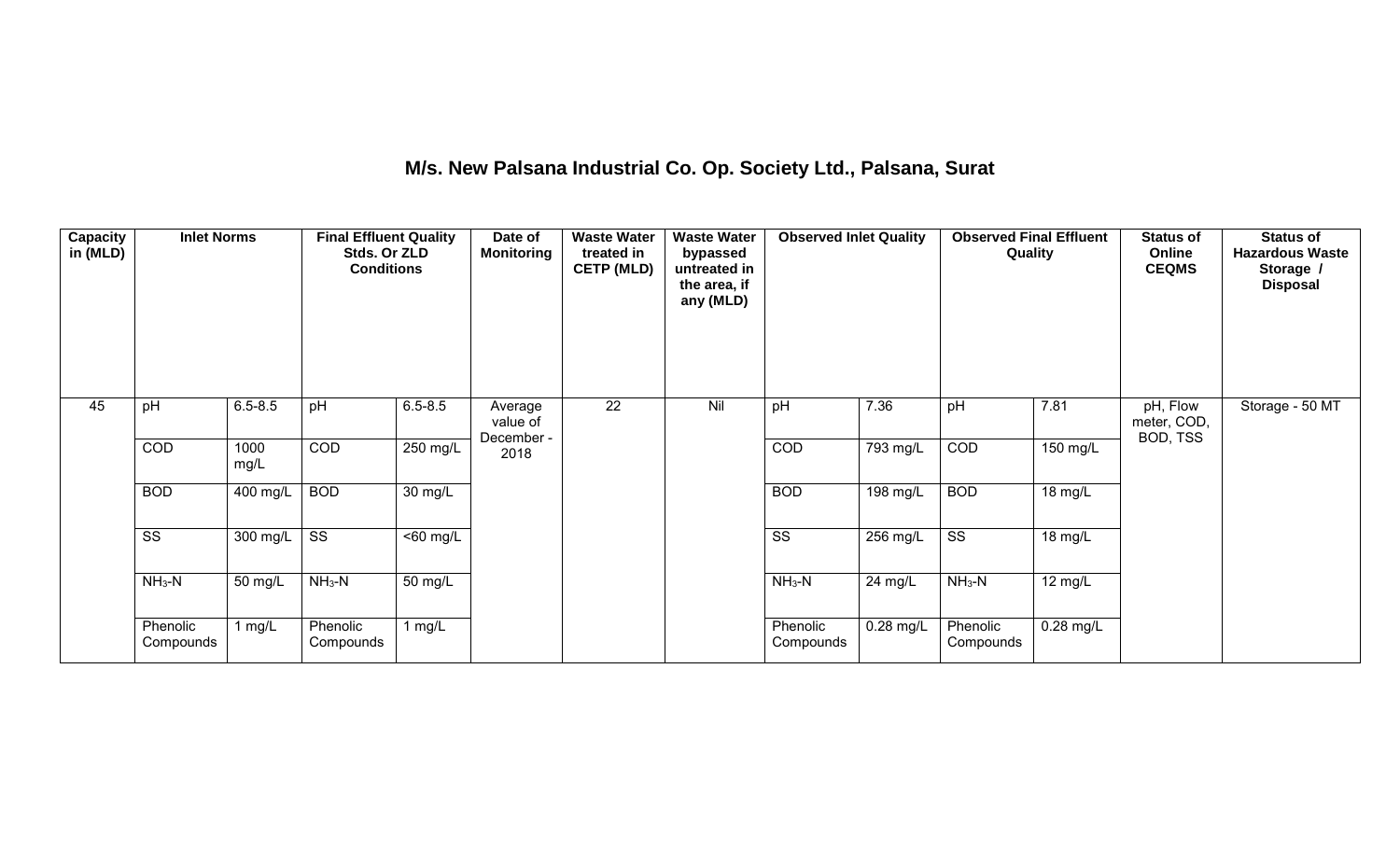## **M/s. Vapi Waste & Effluent Management Co. Ltd, Vapi**

| <b>Capacity</b><br>in (MLD) | <b>Inlet Norms</b>     |              | <b>Final Effluent Quality</b><br>Stds. Or ZLD<br><b>Conditions</b> |                      | Date of<br><b>Monitoring</b>      | <b>Waste Water</b><br>treated in<br><b>CETP (MLD)</b> | <b>Waste Water</b><br>bypassed<br>untreated in<br>the area, if<br>any (MLD) | <b>Observed Inlet Quality</b> |            | <b>Observed Final Effluent</b><br>Quality |             | <b>Status of</b><br>Online<br><b>CEQMS</b> | <b>Status of</b><br><b>Hazardous Waste</b><br>Storage /<br><b>Disposal</b> |
|-----------------------------|------------------------|--------------|--------------------------------------------------------------------|----------------------|-----------------------------------|-------------------------------------------------------|-----------------------------------------------------------------------------|-------------------------------|------------|-------------------------------------------|-------------|--------------------------------------------|----------------------------------------------------------------------------|
| 55                          | pH                     | $6.5 - 8.5$  | 0.                                                                 | $6.5 - 8.5$          | Average<br>value of<br>December - | 55                                                    | Nil                                                                         | pH                            | 8.02       | pH                                        | 7.76        | pH, Flow<br>Meter, TOC &<br>DO Meter       | Storage - 11000<br>МT                                                      |
|                             | COD                    | 1000<br>mg/L | COD                                                                | 250 mg/L             | 2018                              |                                                       |                                                                             | COD                           | 1150 mg/L  | COD                                       | 268 mg/L    |                                            |                                                                            |
|                             | <b>BOD</b>             | 400 mg/L     | <b>BOD</b>                                                         | $\overline{30}$ mg/L |                                   |                                                       |                                                                             | <b>BOD</b>                    | 272 mg/L   | <b>BOD</b>                                | 33 mg/L     |                                            |                                                                            |
|                             | $\overline{\text{ss}}$ | 300 mg/L     | $\overline{\text{ss}}$                                             | 100 mg/L             |                                   |                                                       |                                                                             | $\overline{\text{ss}}$        | $354$ mg/L | $\overline{\text{ss}}$                    | 95 mg/L     |                                            |                                                                            |
|                             | $NH3-N$                | 50 mg/L      | $NH3-N$                                                            | $\overline{50}$ mg/L |                                   |                                                       |                                                                             | $NH3-N$                       | 60 mg/L    | $NH3-N$                                   | 46 mg/L     |                                            |                                                                            |
|                             | Phenolic<br>Compounds  | 1 mg/L       | Phenolic<br>Compounds                                              | 1 $mg/L$             |                                   |                                                       |                                                                             | Phenolic<br>Compounds         | 3.11 mg/L  | Phenolic<br>Compounds                     | $0.53$ mg/L |                                            |                                                                            |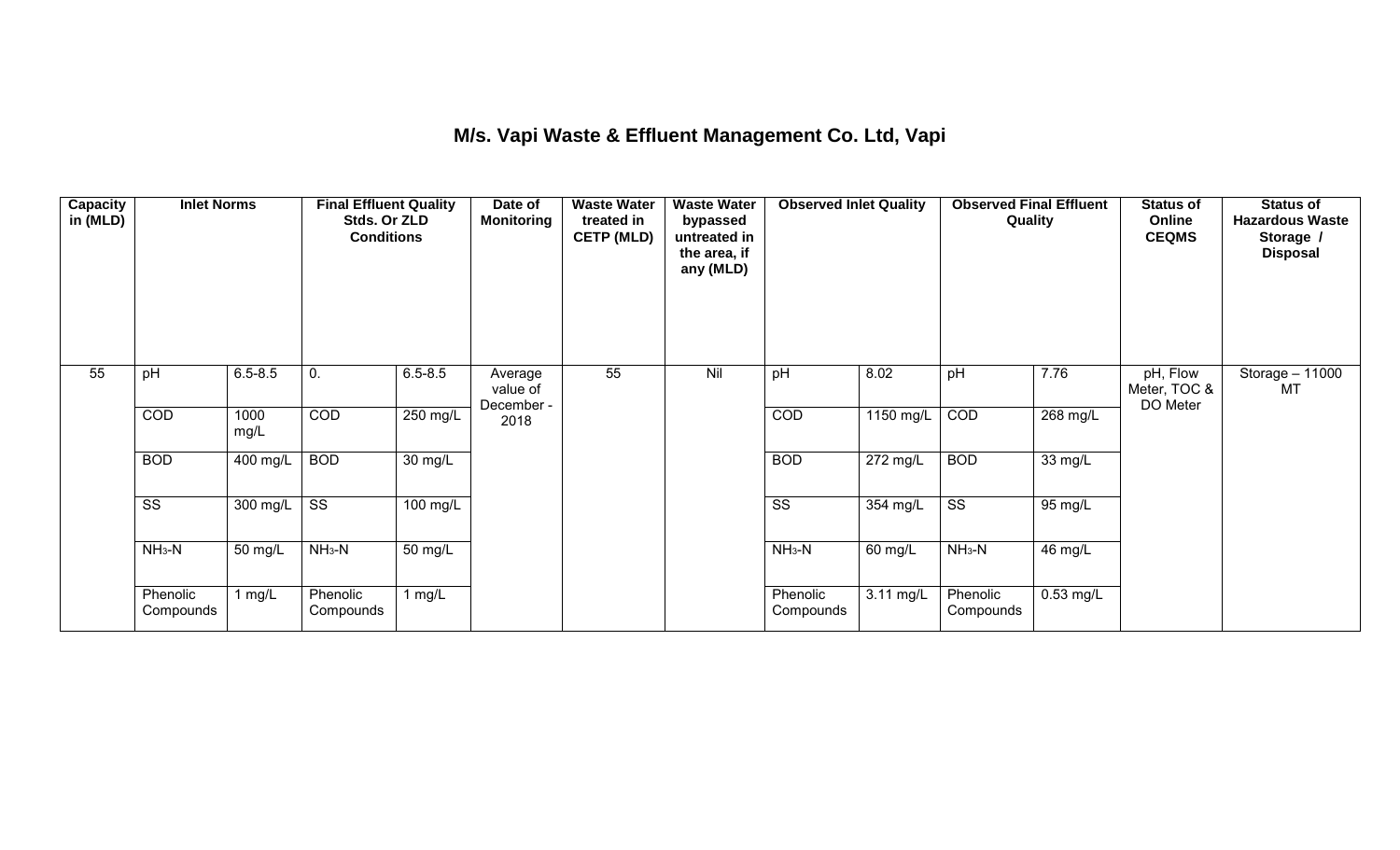#### **M/s. Sarigam Clean Initiative (Old Name-Gujarat Industrial Development Corporation), Sarigam**

| Capacity<br>in (MLD) | <b>Inlet Norms</b>                              |              | <b>Final Effluent Quality</b><br>Stds. Or ZLD<br><b>Conditions</b> |                    | Date of<br><b>Monitoring</b>      | <b>Waste Water</b><br>treated in<br><b>CETP (MLD)</b><br>8.5 | <b>Waste Water</b><br>bypassed<br>untreated in<br>the area, if<br>any (MLD)<br>Nil | <b>Observed Inlet Quality</b><br>7.225<br>pH    |               | <b>Observed Final Effluent</b><br>Quality              |                       | <b>Status of</b><br>Online<br><b>CEQMS</b> | <b>Status of</b><br><b>Hazardous Waste</b><br>Storage /<br><b>Disposal</b> |
|----------------------|-------------------------------------------------|--------------|--------------------------------------------------------------------|--------------------|-----------------------------------|--------------------------------------------------------------|------------------------------------------------------------------------------------|-------------------------------------------------|---------------|--------------------------------------------------------|-----------------------|--------------------------------------------|----------------------------------------------------------------------------|
| 12.5                 | pH                                              | $6.5 - 8.5$  | pH                                                                 | $6.5 - 8.5$        | Average<br>value of<br>December - |                                                              |                                                                                    |                                                 |               | pH                                                     | 8.06                  | Flow Meter,<br>TOC meter                   | Storage - 650 MT                                                           |
|                      | COD                                             | 1000<br>mg/L | COD                                                                | 250 mg/L           | 2018                              |                                                              |                                                                                    | COD                                             | 900 mg/L      | COD                                                    | $\overline{212}$ mg/L |                                            |                                                                            |
|                      | BOD <sub>(3</sub><br>days at<br>$27^{\circ}C$ ) | 400 mg/L     | BOD <sub>(3</sub><br>days at<br>$27^{\circ}C$ )                    | $100 \text{ mg/L}$ |                                   |                                                              |                                                                                    | BOD <sub>(3</sub><br>days at<br>$27^{\circ}C$ ) | 214 mg/L      | $\overline{BOD}$ (3 days $\vert$<br>at $27^{\circ}$ C) | 30 mg/L               |                                            |                                                                            |
|                      | $\overline{\text{SS}}$                          | 300 mg/L     | SS                                                                 | 100 mg/L           |                                   |                                                              |                                                                                    | $\overline{\text{ss}}$                          | 276 mg/L      | $\overline{\text{SS}}$                                 | 82 mg/L               |                                            |                                                                            |
|                      | $NH3-N$                                         | 50 mg/L      | $NH_3-N$                                                           | $50 \text{ mg/L}$  |                                   |                                                              |                                                                                    | $NH3-N$                                         | $173$ mg/L    | $NH3-N$                                                | 35 mg/L               |                                            |                                                                            |
|                      | Phenolic<br>Compounds                           | 1 mg/L       | Phenolic<br>Compounds                                              | 1 $mg/L$           |                                   |                                                              |                                                                                    | Phenolic<br>Compounds                           | 0.865<br>mg/L | Phenolic<br>Compounds                                  | $0.18$ mg/L           |                                            |                                                                            |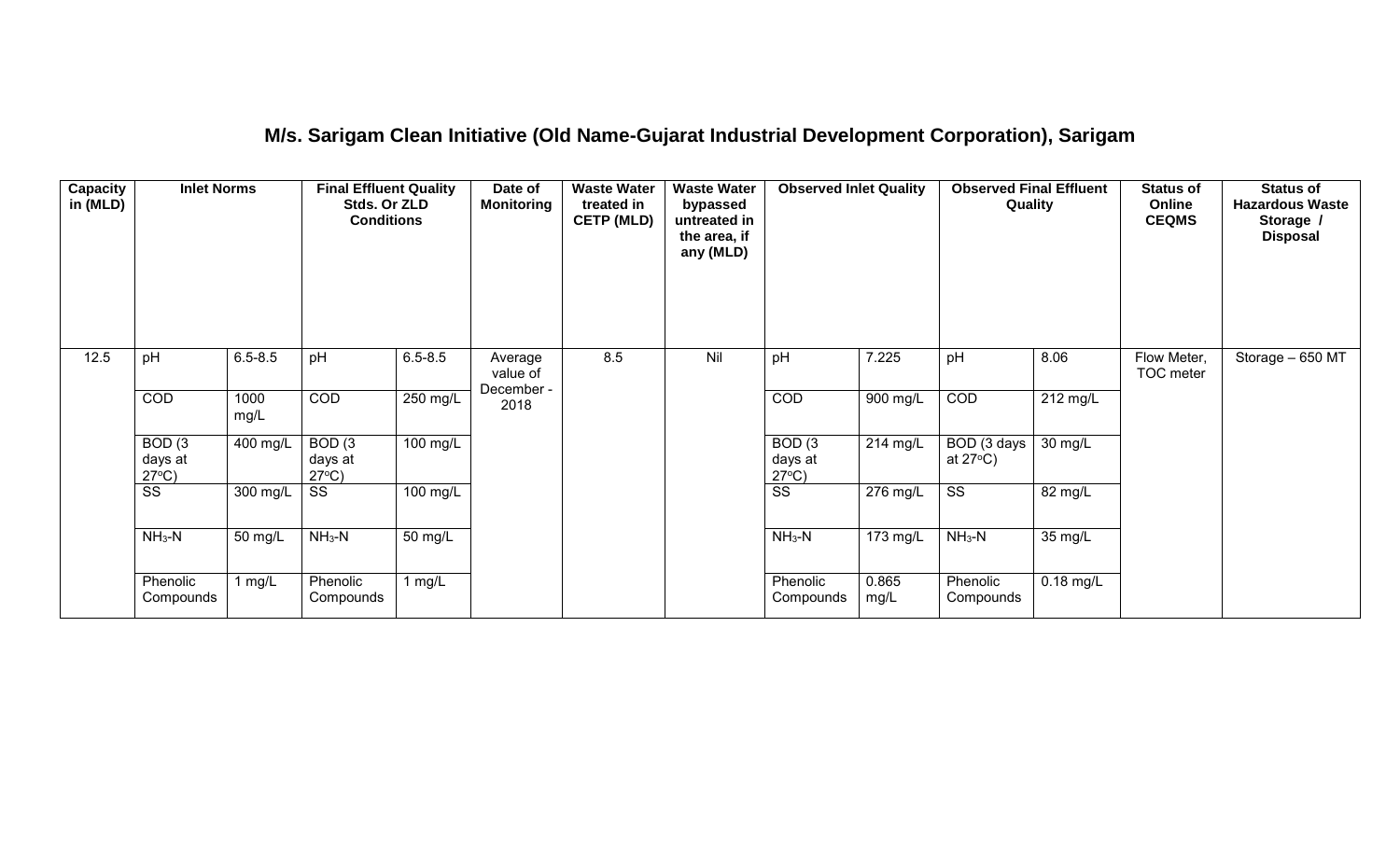#### **M/s. Veraval Industries Association, Veraval, Junagadh**

| <b>Capacity</b><br>in (MLD) | <b>Inlet Norms</b>     |                | <b>Final Effluent Quality</b><br>Stds. Or ZLD<br><b>Conditions</b> |                      | Date of<br><b>Monitoring</b>      | <b>Waste Water</b><br>treated in<br><b>CETP (MLD)</b> | <b>Waste Water</b><br>bypassed<br>untreated in<br>the area, if<br>any (MLD) | <b>Observed Inlet Quality</b> |           | <b>Observed Final Effluent</b><br>Quality |            | <b>Status of</b><br>Online<br><b>CEQMS</b> | <b>Status of</b><br><b>Hazardous Waste</b><br>Storage /<br><b>Disposal</b> |
|-----------------------------|------------------------|----------------|--------------------------------------------------------------------|----------------------|-----------------------------------|-------------------------------------------------------|-----------------------------------------------------------------------------|-------------------------------|-----------|-------------------------------------------|------------|--------------------------------------------|----------------------------------------------------------------------------|
| 5                           | pH                     | 5.5 to 9       | pH                                                                 | 6 to 9               | Average<br>value of<br>December - | 1.5                                                   | Nil                                                                         | pH                            | 6.97      | pH                                        | 7.71       | $\sim$                                     |                                                                            |
|                             | COD                    | 3500<br>mg/L   | COD                                                                | $250$ mg/L           | 2018                              |                                                       |                                                                             | COD                           | 2252 mg/L | COD                                       | $520$ mg/L |                                            |                                                                            |
|                             | <b>BOD</b>             | 1000<br>mg/L   | <b>BOD</b>                                                         | $100 \text{ mg/L}$   |                                   |                                                       |                                                                             | <b>BOD</b>                    | 840 mg/L  | <b>BOD</b>                                | 124 mg/L   |                                            |                                                                            |
|                             | $\overline{\text{ss}}$ | $200$ mg/L     | $\overline{\text{ss}}$                                             | $100 \text{ mg/L}$   |                                   |                                                       |                                                                             | $\overline{\text{ss}}$        | 310 mg/L  | $\overline{\text{ss}}$                    | 290 mg/L   |                                            |                                                                            |
|                             | $NH3-N$                | 50 mg/L        | $NH3-N$                                                            | $\overline{50}$ mg/L |                                   |                                                       |                                                                             | $NH3-N$                       | 210 mg/L  | $NH3-N$                                   | $191$ mg/L |                                            |                                                                            |
|                             | Phenol                 | $\blacksquare$ | Phenol                                                             |                      |                                   |                                                       |                                                                             | Phenolic<br>Compounds         |           | Phenolic<br>Compounds                     |            |                                            |                                                                            |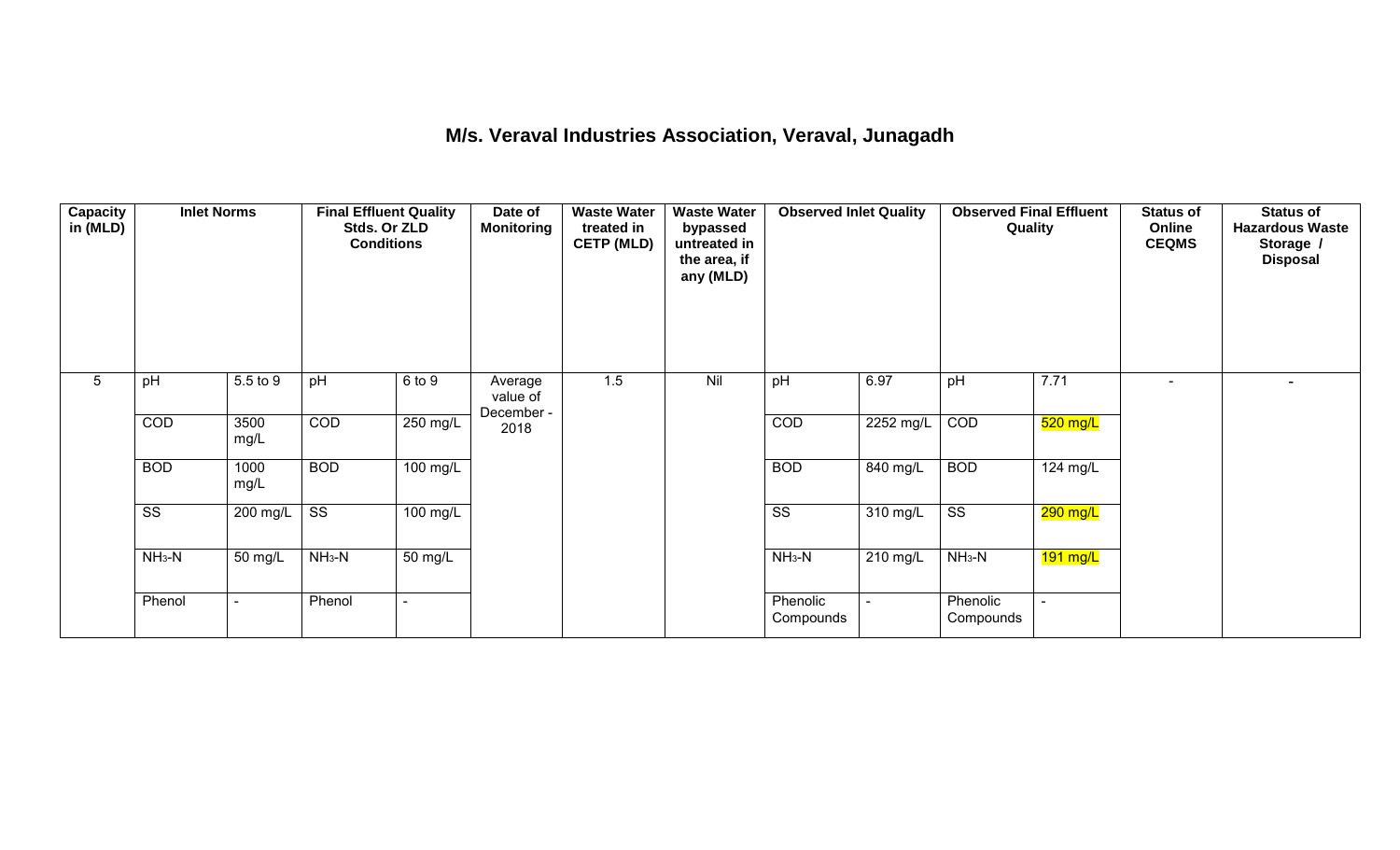#### **M/s. Bhatgam Washing Ghat Suddhikaran Yojana Pvt. Ltd., Bhatgam, Rajkot**

| <b>Capacity</b><br>in (MLD) | <b>Inlet Norms</b>     |              | <b>Final Effluent Quality</b><br>Stds. Or ZLD<br><b>Conditions</b> |                       | Date of<br><b>Monitoring</b>   | <b>Waste Water</b><br>treated in<br><b>CETP (MLD)</b> | <b>Waste Water</b><br>bypassed<br>untreated in<br>the area, if<br>any (MLD) | <b>Observed Inlet Quality</b> | <b>Observed Final Effluent</b><br>Quality |                | <b>Status of</b><br>Online<br><b>CEQMS</b> | <b>Status of</b><br><b>Hazardous Waste</b><br>Storage /<br><b>Disposal</b> |
|-----------------------------|------------------------|--------------|--------------------------------------------------------------------|-----------------------|--------------------------------|-------------------------------------------------------|-----------------------------------------------------------------------------|-------------------------------|-------------------------------------------|----------------|--------------------------------------------|----------------------------------------------------------------------------|
| 30                          | pH                     | $10.5 - 12$  | pH                                                                 | $6.5 - 9$             | No visit in<br>the month<br>of | 6.00                                                  | Nil                                                                         | pH                            | pH                                        | $\sim$         | pH, Flow<br>meter, SS,<br>Color, MLSS,     |                                                                            |
|                             | COD                    | 1000<br>mg/L | COD                                                                | $\overline{100}$ mg/L | December -<br>2018             |                                                       |                                                                             | COD                           | COD                                       | $\blacksquare$ | <b>COD</b>                                 |                                                                            |
|                             | <b>BOD</b>             | $350$ mg/L   | <b>BOD</b>                                                         | 30 mg/L               |                                |                                                       |                                                                             | <b>BOD</b>                    | <b>BOD</b>                                | $\sim$         |                                            |                                                                            |
|                             | $\overline{\text{ss}}$ | 2000<br>mg/L | $\overline{\text{ss}}$                                             | 100 mg/L              |                                |                                                       |                                                                             | $\overline{\text{ss}}$        | $\overline{\text{ss}}$                    | $\blacksquare$ |                                            |                                                                            |
|                             | $NH3-N$                | 75 mg/L      | $NH3-N$                                                            | $\overline{50}$ mg/L  |                                |                                                       |                                                                             | $NH3-N$                       | $NH3-N$                                   | $\sim$         |                                            |                                                                            |
|                             | Phenolic<br>Compounds  | 5 mg/L       | Phenolic<br>Compounds                                              | 1 mg/L                |                                |                                                       |                                                                             | Phenolic<br>Compounds         | Phenolic<br>Compounds                     | $\sim$         |                                            |                                                                            |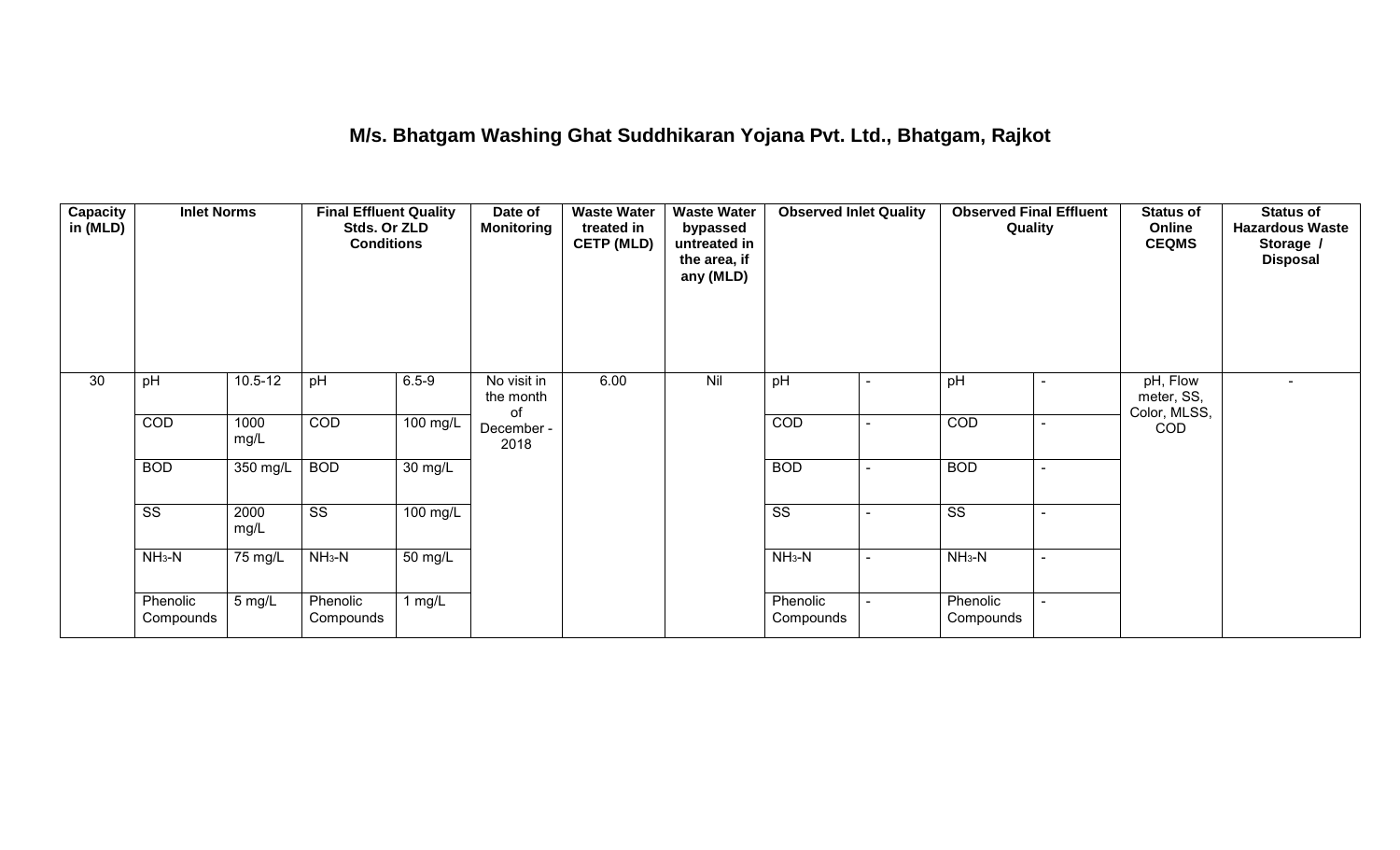# **M/s. Jetpur Dyeing & Printing Association, Jetpur, Rajkot**

| <b>Capacity</b><br>in (MLD) | <b>Inlet Norms</b>     |               | <b>Final Effluent Quality</b><br>Stds. Or ZLD<br><b>Conditions</b> |                       | <b>Waste Water</b><br>Date of<br><b>Monitoring</b><br>treated in<br><b>CETP (MLD)</b> |      | <b>Waste Water</b><br>bypassed<br>untreated in<br>the area, if<br>any (MLD)<br>Nil | <b>Observed Inlet Quality</b> |                       | <b>Observed Final Effluent</b><br>Quality |                      | <b>Status of</b><br>Online<br><b>CEQMS</b> | <b>Status of</b><br><b>Hazardous Waste</b><br>Storage /<br><b>Disposal</b> |
|-----------------------------|------------------------|---------------|--------------------------------------------------------------------|-----------------------|---------------------------------------------------------------------------------------|------|------------------------------------------------------------------------------------|-------------------------------|-----------------------|-------------------------------------------|----------------------|--------------------------------------------|----------------------------------------------------------------------------|
| 10.00                       | pH                     | $10.5 - 12.0$ | pH                                                                 | $6.5 - 8.5$           | Average<br>value of<br>December -                                                     | 7.00 |                                                                                    | pH                            | 9.88                  | pH                                        | 7.45                 | pH, Flow<br>meter                          | Storage - 200MT                                                            |
|                             | COD                    | 1000<br>mg/L  | COD                                                                | 250 mg/L              | 2018                                                                                  |      |                                                                                    | COD                           | 1809 mg/L             | COD                                       | 131 mg/L             |                                            |                                                                            |
|                             | <b>BOD</b>             | 350 mg/L      | <b>BOD</b>                                                         | $\overline{100}$ mg/L |                                                                                       |      |                                                                                    | <b>BOD</b>                    | $\overline{542}$ mg/L | <b>BOD</b>                                | 37 mg/L              |                                            |                                                                            |
|                             | $\overline{\text{ss}}$ | 2000<br>mg/L  | $\overline{\text{ss}}$                                             | 100 mg/L              |                                                                                       |      |                                                                                    | $\overline{\text{ss}}$        | 692 mg/L              | $\overline{\text{ss}}$                    | $\overline{52}$ mg/L |                                            |                                                                            |
|                             | $NH3-N$                | 75 mg/L       | $NH3-N$                                                            | $50 \text{ mg/L}$     |                                                                                       |      |                                                                                    | $NH_3-N$                      | 20.20<br>mg/L         | $NH_3-N$                                  | 12 mg/L              |                                            |                                                                            |
|                             | Phenolic<br>Compounds  | 5 mg/L        | Phenolic<br>Compounds                                              | 1 mg/L                |                                                                                       |      |                                                                                    | Phenolic<br>Compounds         | ÷                     | Phenolic<br>Compounds                     |                      |                                            |                                                                            |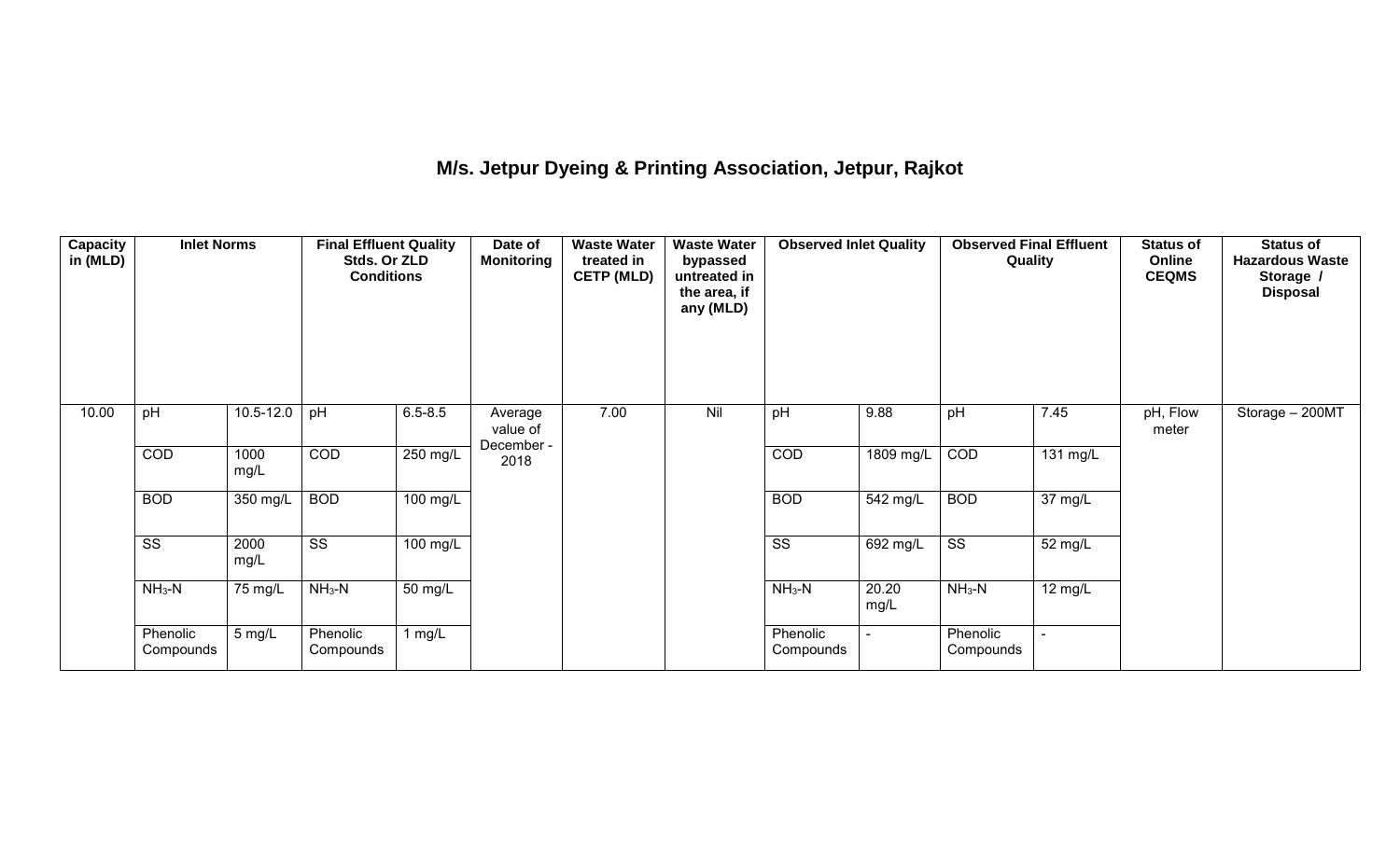# **M/s. Shri Dhareshwar GIDC Vistar Association,Dhareshwar, Rajkot**

| <b>Capacity</b><br>in (MLD) | <b>Inlet Norms</b>     |              | <b>Final Effluent Quality</b><br>Stds. Or ZLD<br><b>Conditions</b> |                   | Date of<br><b>Waste Water</b><br><b>Waste Water</b><br><b>Observed Final Effluent</b><br><b>Observed Inlet Quality</b><br><b>Monitoring</b><br>treated in<br>Quality<br>bypassed<br><b>CETP (MLD)</b><br>untreated in<br>the area, if<br>any (MLD) |      |     | <b>Status of</b><br>Online<br><b>CEQMS</b> | <b>Status of</b><br><b>Hazardous Waste</b><br>Storage /<br><b>Disposal</b> |                        |           |                   |  |
|-----------------------------|------------------------|--------------|--------------------------------------------------------------------|-------------------|----------------------------------------------------------------------------------------------------------------------------------------------------------------------------------------------------------------------------------------------------|------|-----|--------------------------------------------|----------------------------------------------------------------------------|------------------------|-----------|-------------------|--|
| 0.09                        | pH                     | $10.5 - 12$  | pH                                                                 | 6.5 to 9          | Average<br>value of<br>December -                                                                                                                                                                                                                  | 0.07 | Nil | pH                                         | 6.83                                                                       | pH                     | 6.82      | pH, Flow<br>Meter |  |
|                             | COD                    | 1000<br>mg/L | COD                                                                | $100$ mg/L        | 2018                                                                                                                                                                                                                                               |      |     | COD                                        | 905 mg/L                                                                   | COD                    | 496 mg/L  |                   |  |
|                             | <b>BOD</b>             | 350 mg/L     | <b>BOD</b>                                                         | 30 mg/L           |                                                                                                                                                                                                                                                    |      |     | <b>BOD</b>                                 | 270 mg/L                                                                   | <b>BOD</b>             | $69$ mg/L |                   |  |
|                             | $\overline{\text{ss}}$ | 2000<br>mg/L | $\overline{\text{ss}}$                                             | 100 mg/L          |                                                                                                                                                                                                                                                    |      |     | $\overline{\text{ss}}$                     | 254 mg/L                                                                   | $\overline{\text{ss}}$ | 358 mg/L  |                   |  |
|                             | $NH3-N$                | 75 mg/L      | $NH3-N$                                                            | $50 \text{ mg/L}$ |                                                                                                                                                                                                                                                    |      |     | $NH_3-N$                                   | 16.38<br>mg/L                                                              | $NH3-N$                | $20$ mg/L |                   |  |
|                             | Phenolic<br>Compounds  | 5 mg/L       | Phenolic<br>Compounds                                              | 1 $mg/L$          |                                                                                                                                                                                                                                                    |      |     | Phenolic<br>Compounds                      |                                                                            | Phenolic<br>Compounds  |           |                   |  |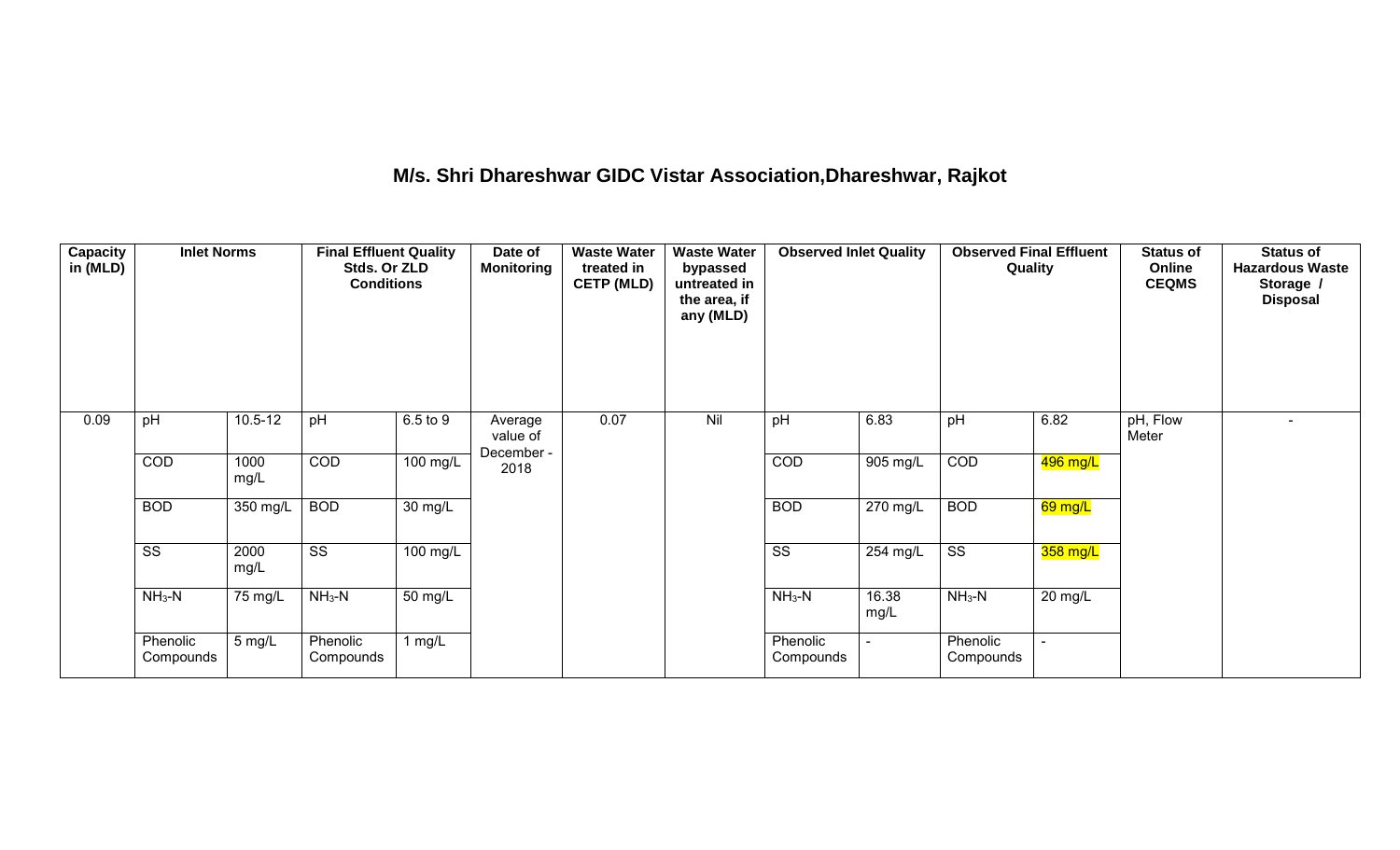## **M/s. Jay Khodiyar Enviro-Technologies Pvt. Ltd., Rajkot**

| <b>Capacity</b><br>in (MLD) | <b>Inlet Norms</b>     |          | <b>Final Effluent Quality</b><br>Stds. Or ZLD<br><b>Conditions</b> |                      | Date of<br><b>Monitoring</b>      | <b>Waste Water</b><br>treated in<br><b>CETP (MLD)</b> | <b>Waste Water</b><br>bypassed<br>untreated in<br>the area, if<br>any (MLD) | <b>Observed Inlet Quality</b> |            | <b>Observed Final Effluent</b><br>Quality |            | <b>Status of</b><br>Online<br><b>CEQMS</b> | <b>Status of</b><br><b>Hazardous Waste</b><br>Storage /<br><b>Disposal</b> |
|-----------------------------|------------------------|----------|--------------------------------------------------------------------|----------------------|-----------------------------------|-------------------------------------------------------|-----------------------------------------------------------------------------|-------------------------------|------------|-------------------------------------------|------------|--------------------------------------------|----------------------------------------------------------------------------|
| 0.025                       | pH                     | Up to 5  | pH                                                                 | 6.5 to 8.5           | Average<br>value of<br>December - | 0.007                                                 | Nil                                                                         | pH                            | 1.61       | pH                                        | 7.20       | ۰.                                         |                                                                            |
|                             | COD                    | 250 mg/L | COD                                                                | $100$ mg/L           | 2018                              |                                                       |                                                                             | COD                           | 57 mg/L    | COD                                       | 8 mg/L     |                                            |                                                                            |
|                             | <b>BOD</b>             | 100 mg/L | <b>BOD</b>                                                         | $\overline{30}$ mg/L |                                   |                                                       |                                                                             | <b>BOD</b>                    | 13 mg/L    | <b>BOD</b>                                | 1 mg/L     |                                            |                                                                            |
|                             | $\overline{\text{ss}}$ | 250 mg/L | $\overline{\text{ss}}$                                             | $100$ mg/L           |                                   |                                                       |                                                                             | $\overline{\text{ss}}$        | 420 mg/L   | $\overline{\text{ss}}$                    | 52 mg/L    |                                            |                                                                            |
|                             | $NH3-N$                |          | $NH3-N$                                                            | $\overline{50}$ mg/L |                                   |                                                       |                                                                             | $NH3-N$                       | 14 mg/L    | $NH3-N$                                   | $2$ mg/L   |                                            |                                                                            |
|                             | Phenolic<br>Compounds  |          | Phenolic<br>Compounds                                              | 1 mg/L               |                                   |                                                       |                                                                             | Phenolic<br>Compounds         | <b>BDL</b> | Phenolic<br>Compounds                     | <b>BDL</b> |                                            |                                                                            |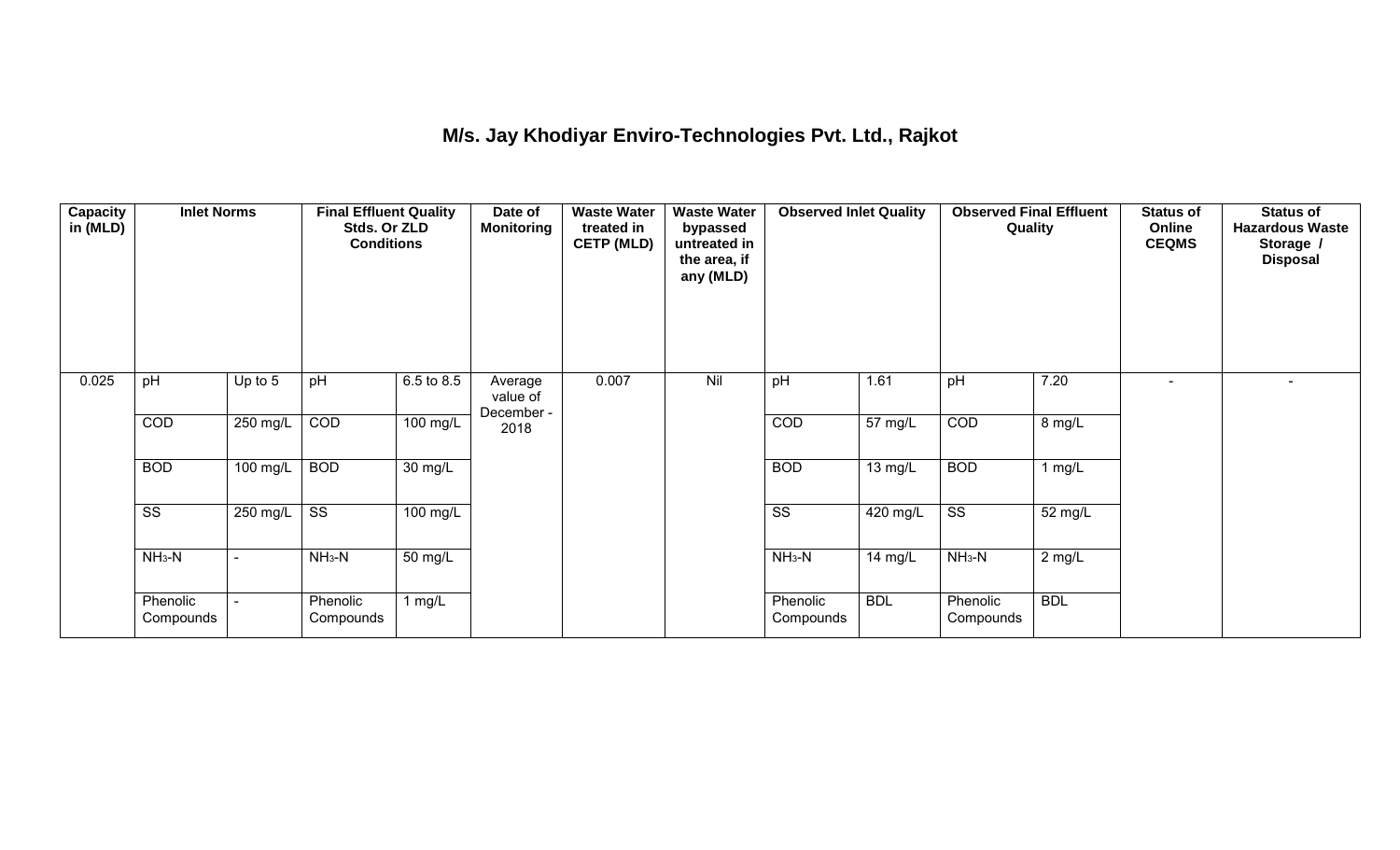#### **M/s. Kalol GIDC Industries Association, Kadi, Gandhinagar**

| <b>Capacity</b><br>in (MLD) | <b>Inlet Norms</b>     |              | <b>Final Effluent Quality</b><br>Stds. Or ZLD<br><b>Conditions</b> |                       | Date of<br><b>Monitoring</b> | <b>Waste Water</b><br>treated in<br><b>CETP (MLD)</b><br>0.35 | <b>Waste Water</b><br>bypassed<br>untreated in<br>the area, if<br>any (MLD)<br>Nil | <b>Observed Inlet Quality</b> |  | <b>Observed Final Effluent</b><br>Quality |                    | <b>Status of</b><br>Online<br><b>CEQMS</b> | <b>Status of</b><br><b>Hazardous Waste</b><br>Storage /<br><b>Disposal</b> |
|-----------------------------|------------------------|--------------|--------------------------------------------------------------------|-----------------------|------------------------------|---------------------------------------------------------------|------------------------------------------------------------------------------------|-------------------------------|--|-------------------------------------------|--------------------|--------------------------------------------|----------------------------------------------------------------------------|
| 0.40                        | pH                     | 6.5 to 8.5   | pH                                                                 | 6.5 to 8.5            | Average<br>value of          |                                                               |                                                                                    | pH                            |  | pH                                        | 7.20               | $\blacksquare$                             | Storage - 15 MT                                                            |
|                             | COD                    | 2000<br>mg/L | COD                                                                | $250$ mg/L            | December -<br>2018           |                                                               |                                                                                    | COD                           |  | COD                                       | 498 mg/L           |                                            | Disposal - 30 MT                                                           |
|                             | <b>BOD</b>             | 700 mg/L     | <b>BOD</b>                                                         | $\overline{100}$ mg/L |                              |                                                               |                                                                                    | <b>BOD</b>                    |  | <b>BOD</b>                                | $137 \text{ mg/L}$ |                                            |                                                                            |
|                             | $\overline{\text{ss}}$ |              | $\overline{\text{ss}}$                                             | 100 mg/L              |                              |                                                               |                                                                                    | $\overline{\text{ss}}$        |  | $\overline{\text{ss}}$                    | $134$ mg/L         |                                            |                                                                            |
|                             | $NH3-N$                | 50 mg/L      | $NH3-N$                                                            | 50 mg/L               |                              |                                                               |                                                                                    | $NH_3-N$                      |  | $NH3-N$                                   | 26 mg/L            |                                            |                                                                            |
|                             | Phenolic<br>Compounds  |              | Phenolic<br>Compounds                                              | 1 $mg/L$              |                              |                                                               |                                                                                    | Phenolic<br>Compounds         |  | Phenolic<br>Compounds                     | 0.04               |                                            |                                                                            |